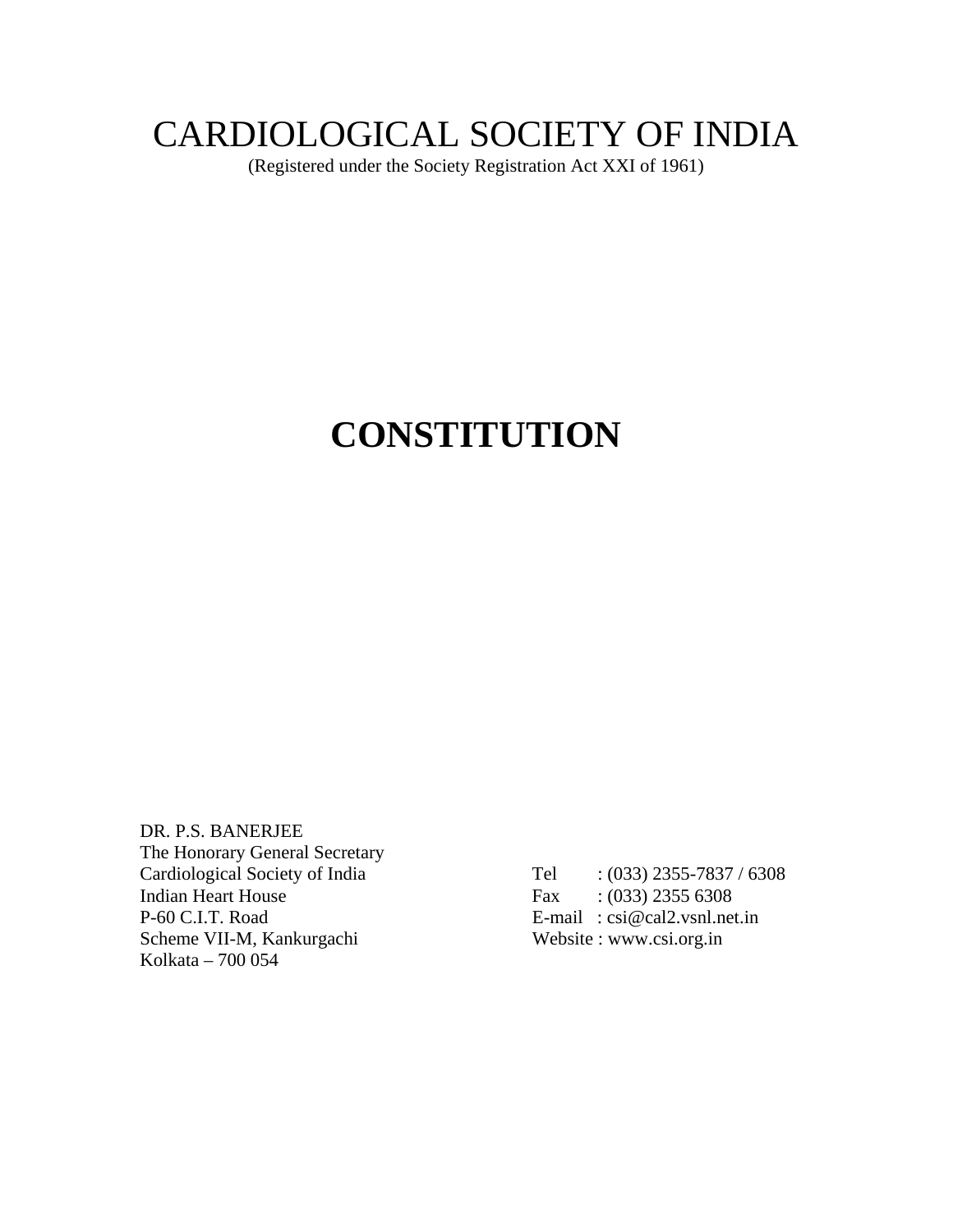## **CARDIOLOGICAL SOCIETY OF INDIA**

(Registered under the Society Registration Act XXI of 1961)

## **CONSTITUTION**

#### **ARTICLE I Name:**

The name of the Society shall be the Cardiological Society of India.

## **ARTICLE II Aims and Objectives:**

 Advancement of scientific knowledge and research in relation to the Cardiovascular system in all its aspects to improve our basic understanding and to find better preventive measures and treatment of all types of Cardiovascular diseases. To achieve these aims and objectives, the Society shall.

- (1) Hold periodical meetings, conferences and social gatherings.
- (2) Arrange clinical courses, discussions and demonstration on any subject of interest of the Society.
- (3) Actively encourage research, teaching and training programmes at various centres.
- (4) Engage in public education and training with the objective of improved preventive programmes for the welfare of all.
- (5) Publish, distribute or otherwise circulate, records, transactions and proceedings of the various meetings and conferences of the Society, Publish and circulate a journal (Indian Heart Journal) which shall have a character specially related to the Cardiovascular sciences and shall be the official organ of the Society.
- (6) Coordinate as necessary and as seen fit with other Societies or Organisations having similar and allied objectives.
- (7) Raise and borrow money and invest any sum belonging to the Society not immediately required, in such a manner as the Society may think fit.
- (8) Erect, maintain, Improve or alter and keep in repairing any building occupied by the Society.
- (9) Do all such other things as are cognate to the objectives of the Society or are incidental or conducive to the attainment of the above objectives.

#### **ARTICLE III Headquarters of the Society:**

 The Head Office of the Society shall be at Calcutta or at any other place as decided by the General Body, the present registered address being at P-60, C.I.T. Road, Scheme VIIM, Kankurgachi, Kolkata-700 054.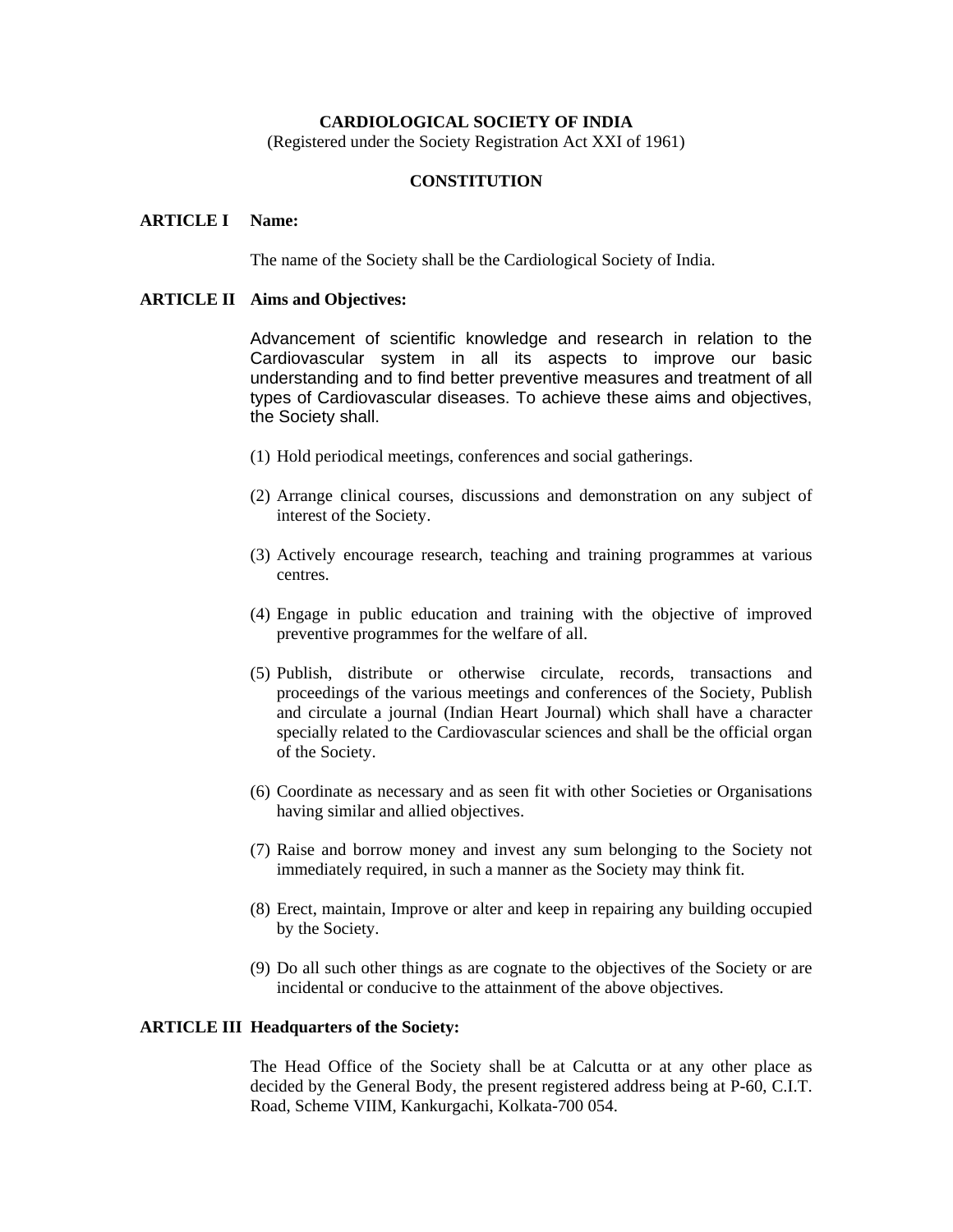## **ARTICLE IV Membership:**

 There shall be 4 categories of membership. The following are the eligible criteria (See also bye-laws-Article I).

## **1. Ordinary Member:**

- (a) Members of the medical profession with recognised postgraduate degree in Medicine (with a registrable qualification in Western Medical Sciences as defined in the Indian Medical Degree Act, 1916, Clause 2, Act VII) and a sustained interest in the Cardiovascular system.
- (b) Members of the medical profession with a recognised postgraduate degree in surgery, pharmacology, pathology, radiology, physiology, paediatrics or allied specialities (with a registrable qualification in Western Medical Sciences as defined in the Indian Medical Degree Act, 1916 Clause 2, Act VII) provided, their entire training work/research is related to the Cardiovascular system.
- (c) Non-medical members of related specialities with a recognised post-graduate degree and whose major work/research is related to the Cardiovascular system.

## **2. Life Member:**

 Any person eligible for ordinary membership may on paying the approved fee at one time, become a Life-member and will enjoy all the privileges of an ordinary member.

## **3. Honorary Member:**

 Eminent members of the medical profession or persons of high scientific attainment from any country may be elected honorary members (if so approved by the Credential Committee). Members desirous of proposing such members must send details of the person to the Secretary. The total number of honorary membership shall not exceed 15 at any time. An honorary member will not be entitled to hold office or vote at any meeting.

## **4. Corporate Member:**

 Any Institution approved by the Executive Committee may be elected as a corporate member of the Society according to the procedure laid down in the bye-laws. The term 'Institution' may be deemed to include any public or private company or firm, a Society registered under any law, a duly constituted trust, a statutory body, any association or special fund organisation set-up under an Act of Parliament or a State Government.

 The Fees collected from corporate members, will be credited to an Endowment fund. The 'Corporate Member' will be entitled to receive all the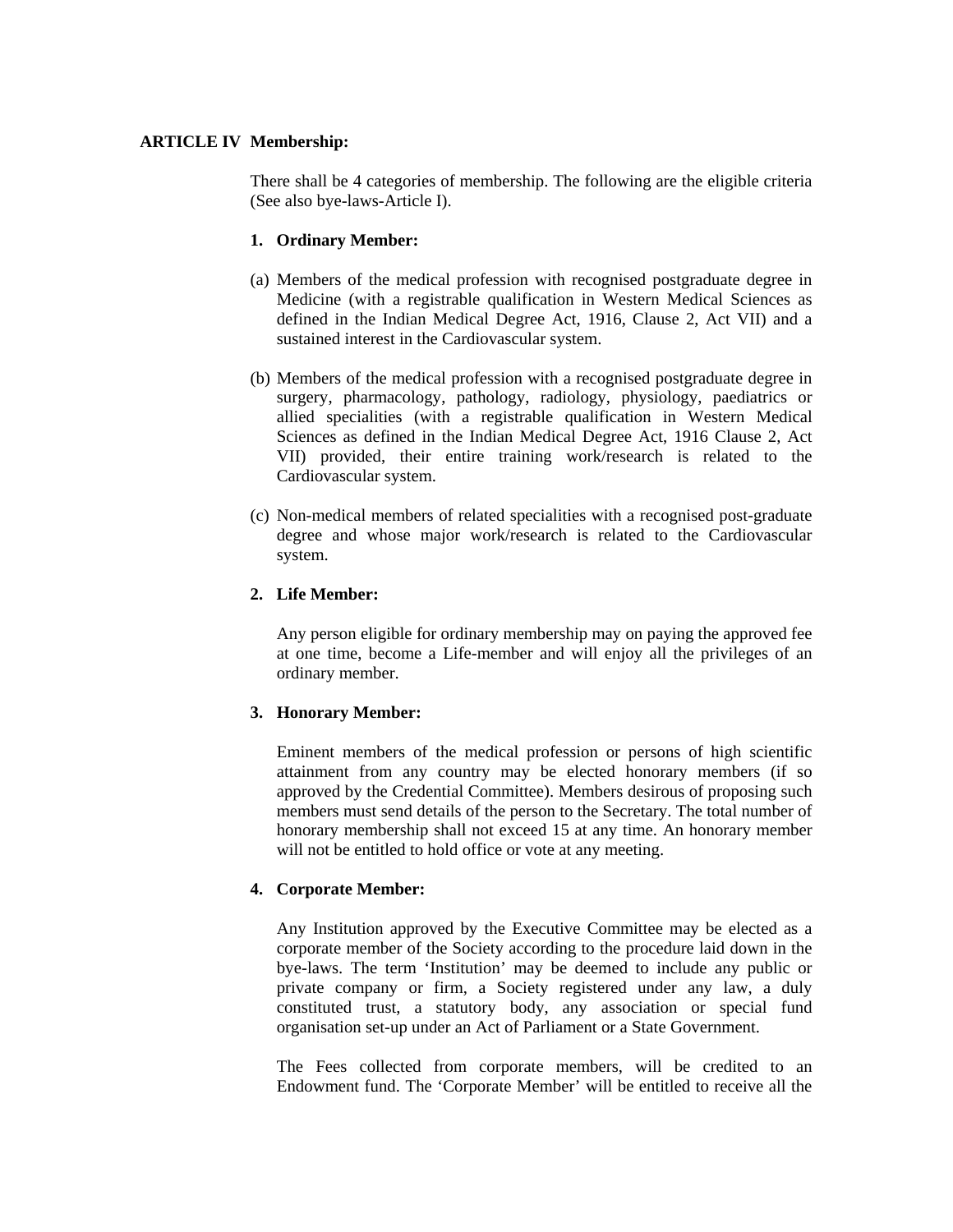publications of the Society, but will not be entitled to vote, contest, propose, second or hold any office.

#### **ARTICLE V Office-Bearers & Executive Committee:**

The following officers shall be elected from among the members:

| (a) President                                   | $=1$ |
|-------------------------------------------------|------|
| (b) President Elect                             | $-1$ |
| (c) Vice-Presidents                             | $-3$ |
| 2 on All India basis and one from Headquarters. |      |
| (d) Secretary                                   | $=1$ |
| (e) Treasurer                                   | $-1$ |
| (f) Editor, Indian Heart Journal                | — 1  |

The Executive Committee shall consist of the above office-bearers and

(1) Immediate past President of the Society.

(2) 17 members elected according to the bye-laws

(3) 2 past Presidents of the Society nominated by the Executive Committee

(4) A nominated member from Armed Forces by the Executive Committee

(5) A Joint Secretary nominated by the President elect

(6) One Asstt. Secretary from Head Quarter

## **ARTICLE VI Funds & Assets :**

 The funds of the Society shall consist of (a) Application fees, (b) Membership fees, (c) Contributions, donations, grants from any source, (d) Interest from investments, (e) Gifts and legacies or immovable or movable property, (f) Endowments.

## **ARTICLE VII Amendments :**

 Any change in the Constitution or bye-laws must first be considered by the Executive Committee and later passed by a 2/3rd majority at a General Body Meeting. In the case of changes in the Constitution, the change becomes operative, if a majority of 2/3rds or more valid votes are obtained in a postal ballot conducted as. laid down in the bye-law. In the case of changes in the byelaws, no postal ballot is necessary after the General Body Meeting.

## **BYE-LAWS**

## **ARTICLE I Membership:**

## Application:

 Eligible individuals, institutions desiring to be members under Sections 1,2, and 4 shall apply to the Secretary in a prescribed form. All applications for membership shall be initially scrutinized by a credential Committee consisting of the Hony. General Secretary, President & President Elect. The Committee shall evaluate the biodata, training, publications, research and other evidence of interest in the Cardiovascular system. The report of the Committee will be placed before the Executive Committee for approval. Membership commences when names are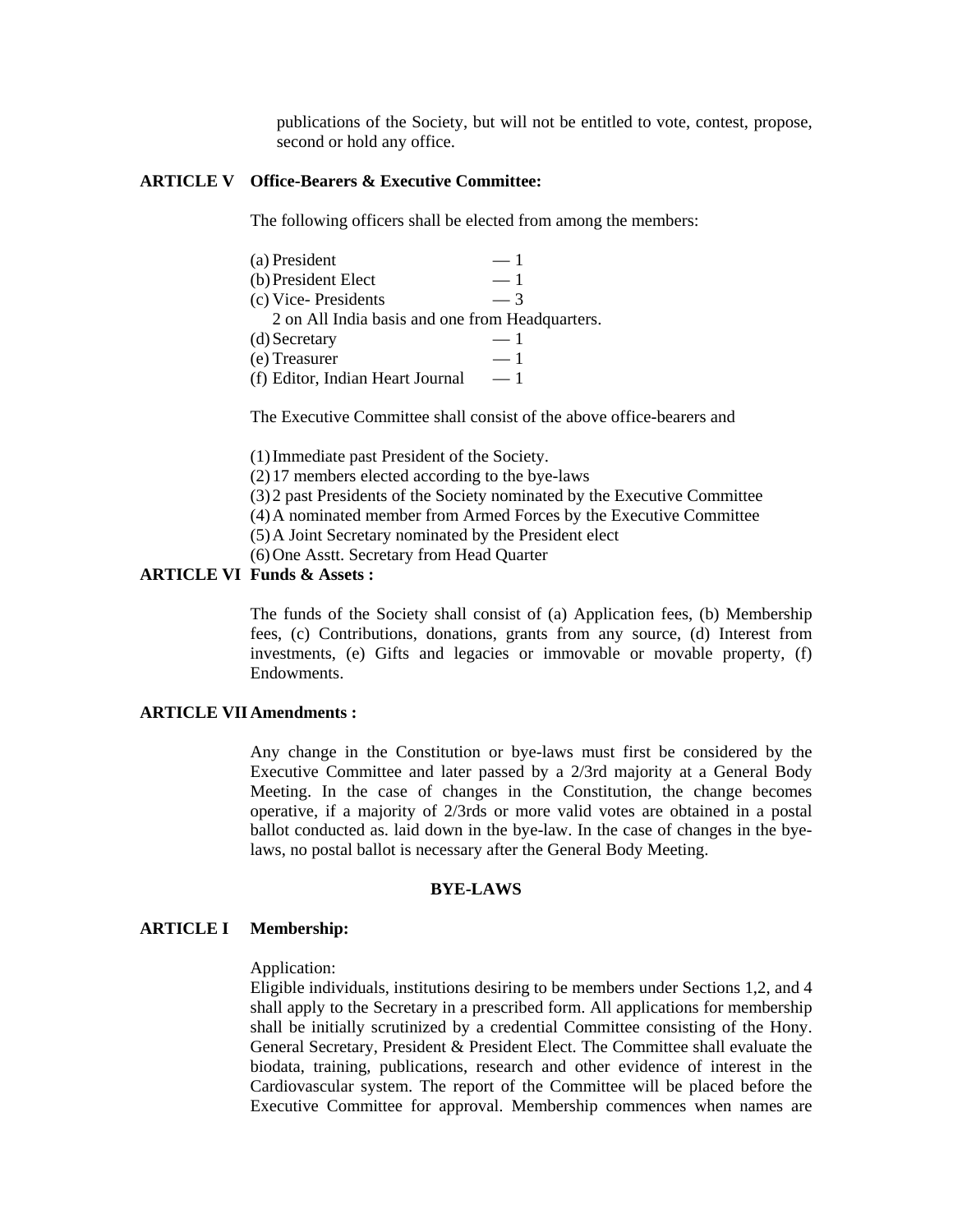approved at an Executive Committee Meeting by majority of the members present. Voting privileges and eligibility for contesting in the elections start only 1 year after membership commences.

#### **A. Privileges of Membership:**

 Members of the Society shall have the privilege to attend and take part in all general meetings, conferences, lectures, discussions and demonstrations.

 They shall receive copies of all proceedings and publications of the Society from the date of their membership and to attend special activities free or at such terms that the Executive Committee may fix from time to time.

## **B. Resignation and termination of membership:**

 a) A member may at any time resign from his membership in the Society by giving notice one month's ahead in writing to the General Secretary and on paying all moneys due by him and after returning all books, periodicals, papers and other properties of the Society which may be in his possession.

 b) If any subscription remains in arrears by more than one year, in-spite-of one reminder by registered post, all the privileges of membership will cease.

 c) Any member who has not paid his arrears for a period of 2 years shall automatically cease to be a member of the Society.

 d) If the conduct of any member shall be deemed by the Executive Committee to be prejudicial to the interest of the Society, the member may be requested to resign from the society. In the event of said member refusing to do so, the name shall be removed from the register provided that 2/3rd of the members present at a general body meeting called for this purpose vote for the removal of the said members.

 e) Further, any member who deprives the Society of its rightfull money or moneys may be penalised by having his / her name removed from the register if so recommended by the Executive Committee and voted by not less than 2/3rd of the members of a general body meeting called for this purpose.

#### **C. Re-admission of Membership:**

 Any person who has ceased to be a member under bye-law (a) and (c) may become a member again on paying the usual membership fees and all previous dues, if any and the application fee. Any person ceased to be a member under bye-law (d) or (e) shall not be re-admitted except when 2/3rd of the members present at a special general meeting, called for the purpose, record their votes in favour of his re-admission.

#### **D. Membership:**

1. Admission fee: (non-refundable) Rs. 2000/- only.

2. Membership fee: Rs. 1000/- per annum (for ordinary member).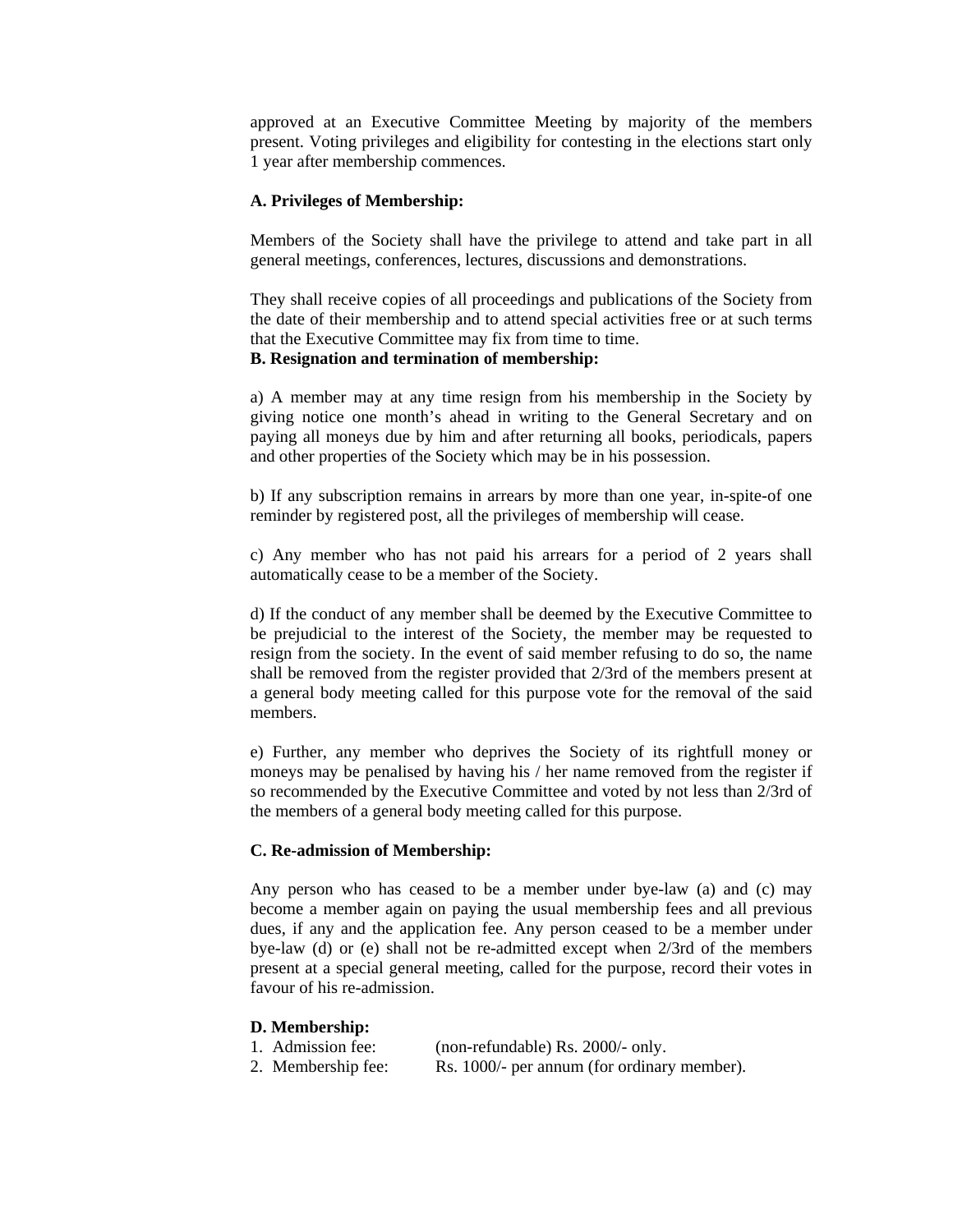|                      | 3. Lifemembership fee: Rs. 5000/- Life membership fee. After 10 years of |
|----------------------|--------------------------------------------------------------------------|
|                      | continuous membership as an ordinary member Rs.                          |
|                      | $1500/-$ only.                                                           |
| 4. Corporate Member: | Rs. 2 lakhs at a time.                                                   |
| 5. Bank charge:      | Rs. $100/-$ only                                                         |

## **ARTICLE II Office bearers and Executive Committee:**

#### **A. The Executive committee shall consist of the following office-bearers:**

| President                    |      |                                                        |
|------------------------------|------|--------------------------------------------------------|
| <b>President Elect</b>       | $-1$ |                                                        |
| Vice-Presidents              | $-3$ | 2 on All India basis and 1 from head<br>quarter.       |
| <b>General Secretary</b>     | $-1$ | from head Quarter                                      |
| <b>Treasurer</b>             | $-1$ | from head Quarter                                      |
| Joint Secretary              | $-1$ |                                                        |
| <b>Asstt. Secretary</b>      | $-1$ | from head Quarter                                      |
| Editor. Indian Heart Journal | $-1$ |                                                        |
| Elected members              |      | $-17$ 5 on Zonal basis and 12 on All India<br>basis.   |
| Immediate Past President     | $-1$ |                                                        |
|                              |      |                                                        |
| Co-opted Members             | $-3$ | 2 from Past President of C.S.I.<br>1 from Armed forces |

## **B. Office-Bearers Duties:**

#### **President:**

 The President shall be elected annually from among the members of the Society and should have a standing of atleast 10 years in the society and should have previously served for at least 3 years on the Executive Committee. He shall hold office for a term of one year. No person shall be eligible to be elected as President for more than one term. The President shall preside over at all meetings and shall regulate the proceedings of the meeting. He shall besides his ordinary vote have a casting vote in case of equality of votes among members. In his absence one of the vice-Presidents shall officiate for him, failing whom a member elected at the meeting shall perform his duties. The President shall have a fund of Rs 1 Lakh at his disposal for promoting public education activities for prevention of heart disease. The fund will be allotted from the fund of CSI HQ and President of CSI will submit the audit report of the above fund to be utilized by him for office Record.

#### **President-Elect:**

 The President-Elect shall be elected from among the members of the Society and should have a standing of atleast 10 years in the Society and should have previously served for at least 3 years on the Executive Committee. He shall hold office for a term of one year as President Elect and shall automatically become the President during the following year.

 In the absence of the President, one of the Vice-Presidents shall officiate for the President (and not the President-Elect).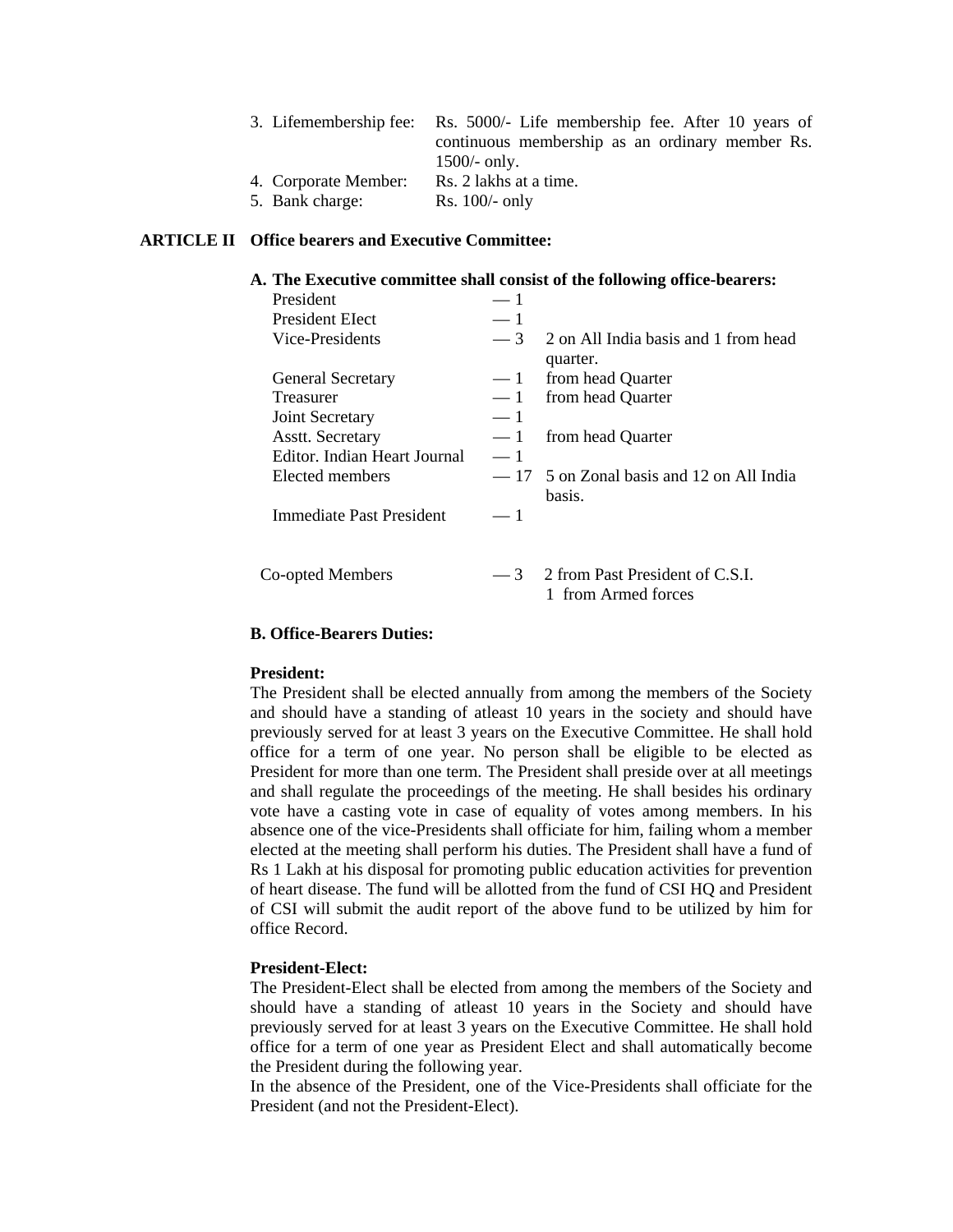President elect will be the Chairman of the Scrutinizing Committee of CSI election.

#### **Vice-Presidents:**

 Three Vice-Presidents shall be elected from the members of the Society and they shall have a standing of at least 5 years in the Society and have previously served for atleast 2 years on the Executive Committee.

 Their term of office shall be for two years and they are eligible to a maximum of 2 terms. In the absence of the President, Vice-President shall perform the duties of the President. One of the Vice-Presidents shall be from the Headquarters of the Society.

#### **General Secretary :**

 The General Secretary shall be elected from the members of the Society and should have a standing of atleast 8 years in the Society and have previously served for atleast 2 years on the Executive Committee. The Secretary shall hold office for one term of 3 years. No person shall be Secretary for more than one term, consecutive or otherwise. The Secretary shall be from the Headquarter of the Society.

 Subject to the control and regulation of the Executive Committee, the Secretary shall be responsible for carrying out the decisions of the Executive Committee and the affairs of the society as laid down in the Constitution and bye-laws.

- (1) Convene meetings of the Executive Committee
- (2) Have administrative control over the affairs of the Society
- (3) Have charge of the correspondence in relation of the Society
- (4) Keep accurate minutes of all meetings of the Society, Executive Committee and other Committees thereof
- (5) Prepare the annual report of the Society
- (6) Be in charge of all documents and property and other assets of the Society
- (7) Shall maintain a register of the members in the various categories of membership. For the purpose of the Society the address mentioned in the register will be considered the valid one. Any change in address must be intimated to the Secretary and confirmation received from the Secretary that the necessary change in the register has been effected.
- (8) Shall perform all such duties as are incidental to that office.

## **Joint Secretary :**

 The President Elect shall nominate a Joint Secretary to help him in his work for a period of one year.

#### **Assistant Secretary:**

 One Assistant Secretary shall be nominated by the Executive Committee from the Head quarters of the Society. The term of office shall be for a period of 1 year and for a maximum of 2 terms.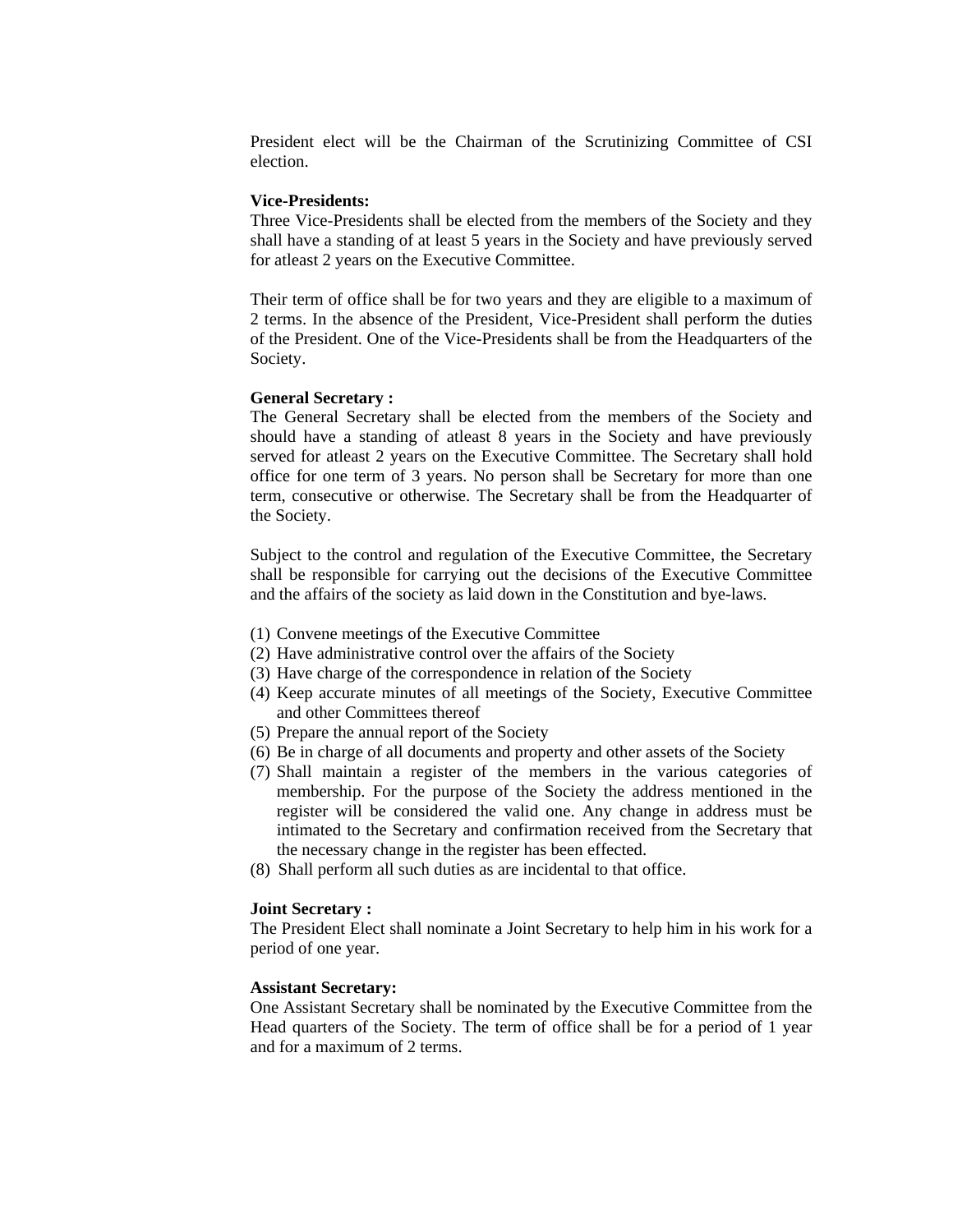#### **Treasurer:**

 The Treasurer shall be elected for a term of 3 years and a maximum of 2 terms. He should have served earlier for atleast one year on the Executive Committee and must be from the Headquarters of the Society. The Treasurer shall receive all moneys relating to the Society and deposit them in respective accounts in banks approved by the Committee to the credit of an account kept in the name of the Society. The Treasurer shall

- (1) Collect all dues to the Society and pay in all the amounts into the banking account/s of the Society.
- (2) Make disbursement within the limits of the annual budget and maintain vouchers and records of all such disbursements. In exceptional circumstances the budget may be exceeded by an amount of upto Rs. 250/- only with the concurrence of the President and by an amount not exceeding of Rs. 1000/ with the prior sanction of the Executive Committee.
- (3) All cheques shall be signed jointly by the Treasurer and the Secretary.
- (4) The balance sheet, accounts and audited reports shall be submitted by the Treasurer at the time of the Executive Committee meetings and also at the Annual General Body Meeting. For this purpose the Editor of the Indian Heart Journal shall submit a statement of accounts and audited reports to the Treasurer in time before the Executive committee meetings and the Annual General Body Meeting.
- (5) Any change of Office bearers should be notified to the banks as per banking law.
- (6) Apply for income tax exemption and other formalities as required and send annual report to the charity Commissioner.

## **Editor:**

 The Editor of the Indian Heart Journal shall be elected from among the members of the Society. He shall hold office for a first term of 3 years and shall be eligible to be elected for a second term of 2 years. No person shall be eligible to hold office for more than 5 years. The Editor together with the Editorial Board shall be responsible for the publication of the Indian Heart Journal under the approved bye laws. The Editor and the Editorial Board shall be under overall supervision and guidance of the Executive Committee. He shall operate a separate account for the Indian Heart Journal.

 The annual report, balance sheets, accounts, audited reports and budget shall be presented to the Editorial Board and at the meeting of the Executive Committee of the Cardiological Society of India and later at the Annual General Body Meeting. The Editor should have a standing of not less than 8 years in the Society and have been a member of the Executive Committee for not less than 2 years. The individual should have published not less than 10 full length articles (5 as a first author) in recognised (indexed) journals, and shall be an active participant in the academic activities of the Society ( list of publications to be sent to the Secretary for evaluation).

#### **Powers and Functions of the Executive Committee:**

**Elected Members** :-There will be a total of 17 elected members, 5 of those will be elected on a zonal basis (North, East, South, West and Central Zones as defined by Central Government). The remaining twelve will be elected on an all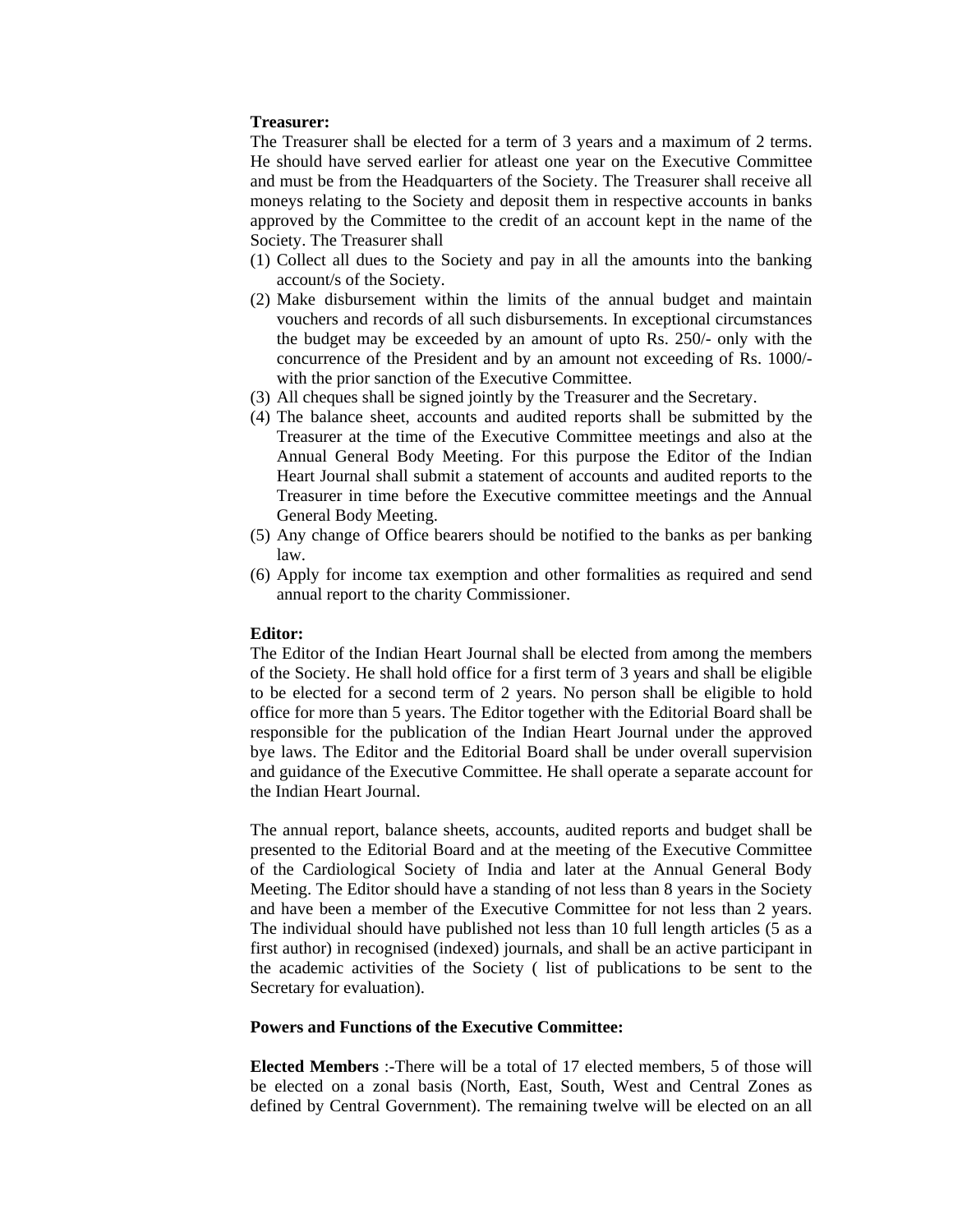India basis. Six out of these 12 (with lowest votes) will retire after one year while the remaining six will serve for two years. After the first election as per the new bye laws, there will be elections every year for 6 elected members on an all India basis and every 2 years for 5 zonal members. No member shall be allowed to contest the elections for membership of E. C., after he / She has served the Executive Committee for six years continuously or otherwise.

- (a) Executive Committee shall direct and regulate the general affairs of the Society and shall subject to confirmation at a general meeting, have power to frame rules and bye-laws for the conduct of business at meetings and conferences of the society to publish journals or other literature.
- (b) The Executive Committee shall have the power to form councils  $\&$ subcommittees as and when necessary
- (c) Ordinarily 6 executive committee meetings will be held every year. Two meetings shall be held at the time of annual conference, one at the Head quarters, one at the Midterm Interventional Committee meeting, one at the place of the President, and Pre Conference Meeting at the city where CSI Conference will be held. However, the venue may be changed by the consensus of the Executive Committee and the permission of the President. But this will not involve the 2 meetings which are mandatory to be held during Annual Conference. The first meeting at the time of the Annual Conference will be that of the outgoing EC and the second one will be that of newly formed EC.
	- (i) Nomination to the Scientific Committee of the Society and to the Subsections of the Society - The President Elect shall be the Scientific Committee Chairman. Scientific Committee shall have 2 members nominated by the Executive Committee. Scientific Committee Chairman could nominate more members on the committee to facilitate his / her work.
	- (ii) Nomination to special committees, as for example those dealing with lectures and Orations of the Society.
	- (iii) Appointment of Credential Committee.

(iv) Nomination of 7 members to the Editorial Board.

- (d) The Secretary shall call for a meeting of the Executive Committee with the consent of the President if a special meeting is requested in writing by not less than 8 members of the Committee for any specific agenda of emergency nature.
- (e) Quorum for the Executive Committee meeting shall be 7 members of the Committee. One should be non-office bearer. If there is no quorum within 15 minutes at the time when the meeting is called, the meeting convened upon the requisition of members under (e) shall stand dissolved and in any other case shall stand adjourned 15 minutes later in the same place. At such in an adjourned meeting, members present may transact the business for which the meeting was called.
- (f) In the absence of the President or a Vice-President, the members of the Executive Committee may elect from among themselves a Chairman pro-tem.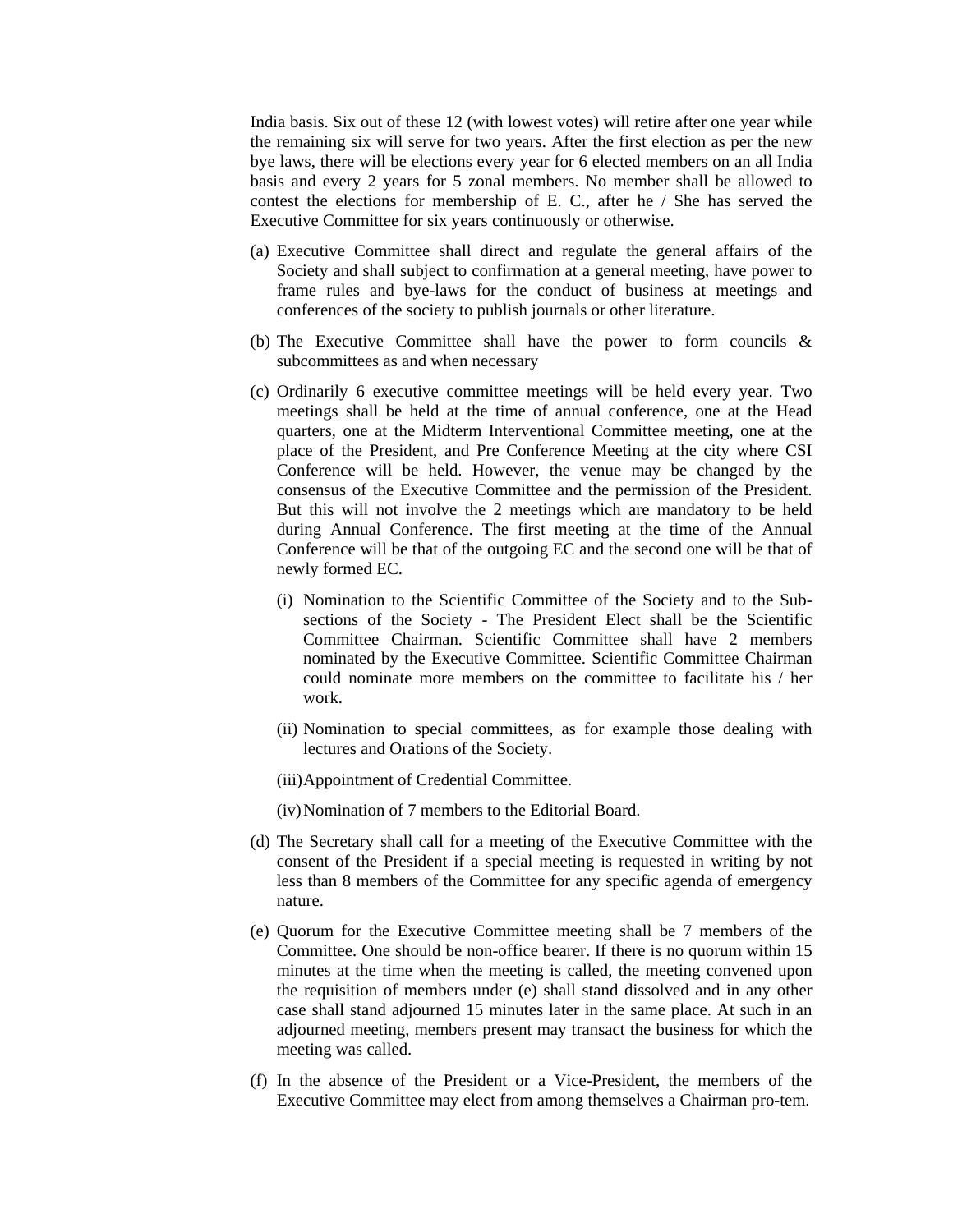- (g) The Executive Committee shall direct the Secretary to carry out the general affairs of the Society.
- (h) The Executive Committee may appoint and dismiss such staff as may be found necessary to manage the work efficiently.
- (i) It shall supervise and guide the activities of the Editor and the Editorial Board of the Indian Heart Journal.

## **ARTICLE-III Election of Office-Bearers and Committee Members:**

- (a) President Elect and the President shall not be entitled to contest for any elected position on the Executive Committee. No person shall contest for more than one elected position at a time. A member shall not be eligible to stand for office or vote in any election of the Society if his subscription is in arrears on the 30th September for the year/years preceeding the year for which election is held.
- (b) No member shall canvas in writing or otherwise for votes in elections, solicit support, collect himself/ herself or authorise anyone to collect ballot papers. Any such and similar actions will be deemed as canvassing and shall make the candidate liable for disqualification from election as well as punitive actions which may be decided by the General Body under bye-laws Article 1 B (d).
- (c) The General Secretary shall issue letters under certificate of posting at least 45 days before the last date of receipt of the Assent Form to all members as per clause (a) enquiring whether they are willing if elected to act as member in the Executive Committee or as an office-bearer. No member shall be eligible for election unless he shall have expressed his willingness in writing in the Assent Form duly proposed and Seconded by two valid members of the Society so as to reach the General Secretary on or before a specified date. A candidate contesting CSI election will have to pay Rs 2500/-. This is necessary in order to reduce the burden of huge expenditure on account of CSI election.
- (d) Before the finalisation of the voting paper the General Secretary shall notify a date for withdrawal of name or names in case of any contest for the particular post of an office-bearer and circulate this list only to those contesting members in 4 Weeks advance period for withdrawal of names.
- (e) The names with institution and city of members who are standing for election as officers of the Society shall be entered in the alphabetical order of their surnames in the voting paper. The names of Executive Committee members shall be shown with the city in the alphabetical order of their surnames. Ballot papers will be numbered.
- (f) Members of the Scrutinising Committee for CSI election willbe at least four one Chairman, i.e. President elect of CSI, one Convenor - Hony General Secretary of CSI HQ, one scrutiniser from local area at CSI HQ & another scrutiniser from outside CSI HQ.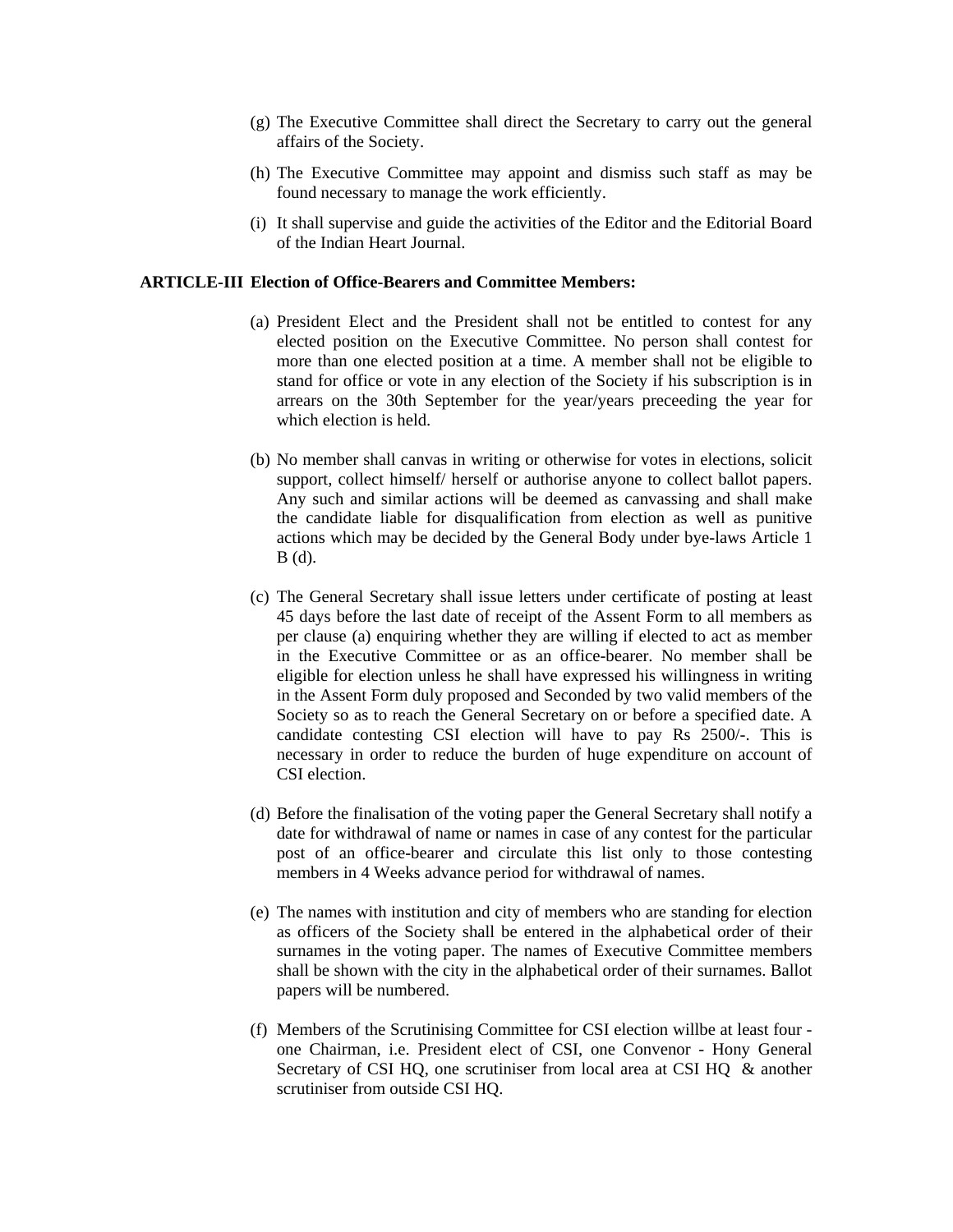- (g) Voting papers bearing signatures of the 2 of the scrutinizers-Secretary and Chairman Scrutinizing Committee with appropriate directions shall be issued to all eligible members by the General Secretary under registered post 30 days before the date set for receipt of votes. Members after recording their votes on the ballot paper should insert it in the smaller envelope marked A which then should be put in bigger envelope B. Duplicate voting paper marked 'Duplicate' may be issued by the General Secretary to a member on his requsition in writing in case of loss, non-receipt or spoiling of the original voting paper. An account of all voting papers printed and issued (Duplicate or otherwise) and those in hand, shall be kept by the General Secretary and made over to scrutineers at the time of scrutiny. The election to the Executive Committee and of all the office-bearers shall be done at the same time.
- (h) Voting papers duly filled in and addressed to the scrutineers shall be returned in the printed self-addressed envelopes. No hand delivery will be accepted.
- (i) Two or more of the scrutineers shall on the specified date and time scrutinise the voting papers, count the votes received by each candidate and submit the returns thereof along with all the voting papers in a sealed cover to the General Secretary who shall place the report unopened before the President at the meeting of the Executive Committee and this will latter be presented at the Annual General Body Meeting. The candidates or their agents may be present during the counting of votes. A list of voters shall be kept from the outer envelopes and this shall be available at the time of the Annual General Meeting.

 The scrutineers shall separate the outer envelopes from the inner envelopes with the actual voting papers. The inner envelopes with the actual voting papers shall be mixed before being finally opened to ensure secrecy of the ballot.

- (j) In the event of an equality of votes or non filling of the posts of the office bearers or members of the Executive Committee the matter shall be decided by ballot at the Annual General body Meeting.
- (k) The report of the scrutineers on the result of voting shall be maintained in the office for reference until the next election:
- (l) The Executive Committee shall have the power to fill vacancies occurring during the year.

#### **ARTICLE-IV Indian Heart Journal:**

 The Editor of the Indian Heart Journal shall be elected from the members of the Society. He shall hold office for a first term of 3 years. No person shall be eligible to hold office for more than 5 years. The Editor together with the Editorial Board shall be responsible for the publication of the Indian Heart Journal under the approved bye-laws. He shall operate account for the Indian Heart Journal.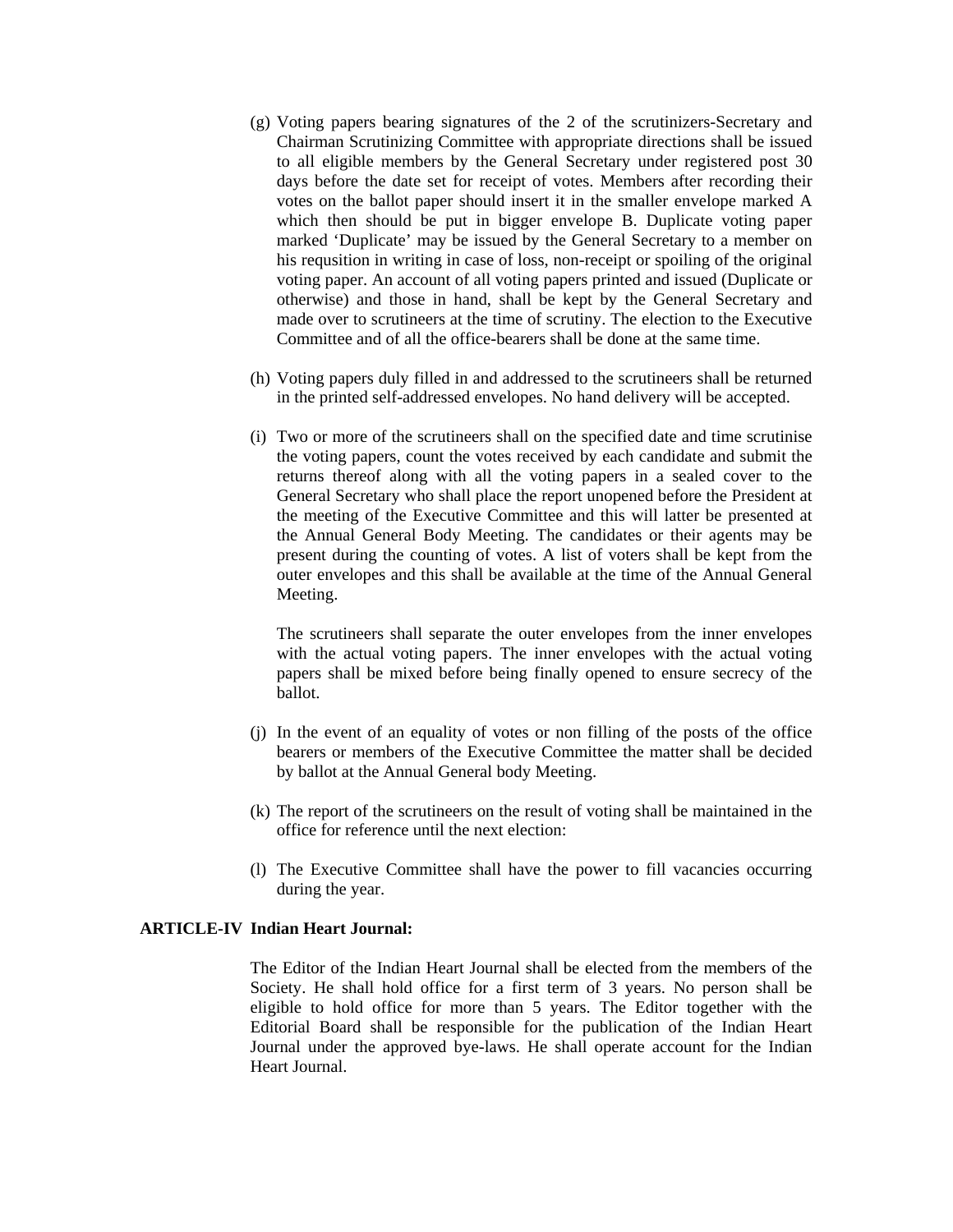The annual report, balance sheets, accounts, audited reports and budget shall be presented to the Editorial Board and at the meeting of the Executive Committee of the Cardiological Society of India and later at the Annual General Body Meeting.

**The Editorial Board**: The Editor along with the Editorial Board shall be responsible for the publication of the Indian Heart Journal. The Editor shall be the Convener of the Board. The Board will consist of (a) Associate Editor, (b) one Assistant Editor, (c) 16 members. (d) Editor.

 The Associate Editor shall also be elected from among the members of the Society. The Associate Editor should have a standing of not less than 5 years in the Society and have been a member of the Executive Committee for not less than one year. The individual should have previous publications in recognized journals in his name. The Associate Editor need not be from the same place as the Editor.

 The Assistant Editor and 9 members of the Editorial Board will be nominated by the Editor. The remaining 7 members will be nominated by the Executive Committee. The Associate and Assistant Editor shall hold office for a term of 2 years and a maximum of two terms and the members for one year each.

**Editorial Policy**: This shall be formulated by the Scientific Council of the C. S. I. and ratified by the Executive Committee.

#### **ARTICLE V General Body Meeting:**

- A. An Annual General Body Meeting shall be held every year by the Society at the time of Annual Conference. The business to be transacted at the Annual General body Meeting shall be-
	- 1. Apologies
	- 2. Condolences
	- 3. To receive and adopt the annual report of the Society and the Indian Journal for the past year.
	- 4. Minutes of the last Annual General Body Meeting.
	- 5. Matters arising out of the minutes.
	- 6. To receive and adopt the audited accounts of the Society and the Indian Heart Journal.
	- 7. To pass the provisional budgets for the Society and the Indian Heart Journal for the next financial year.
	- 8. To declare the results of election of the office-bearers and the members of the Executive Committee for the current year.
	- 9. To appoint an auditor and fix up his remuneration.
	- 10. To transact such other business as should or may be brought up at any general meeting.
	- 11. Consider any other business brought forward by and with the consent of the Chairman.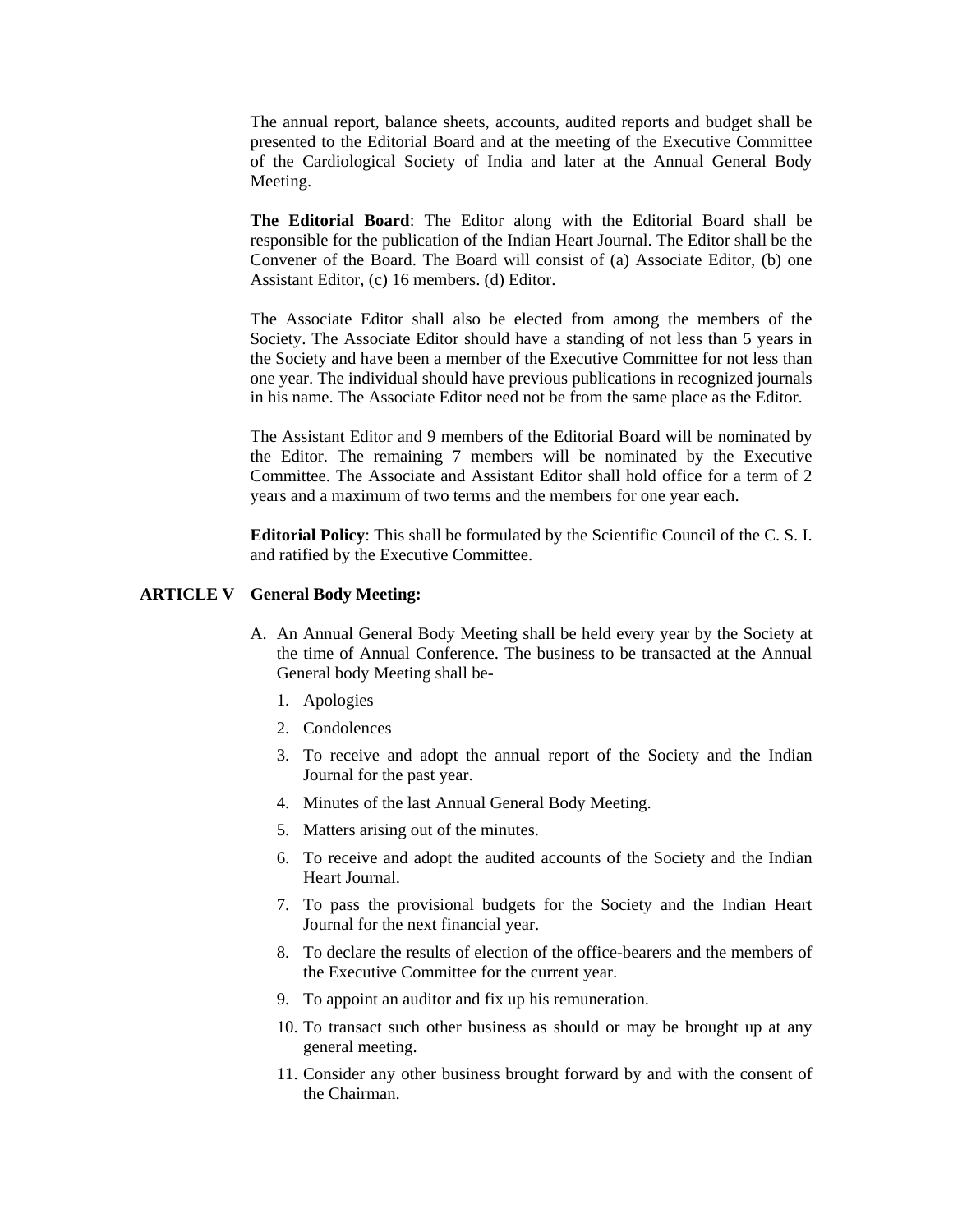- 12. Selection of venue for next 2 years and its tentative dates.
- 13. Installation of office-bearers.

#### **B. Special General Body Meeting :**

- 1. When a requisition is made in writing by at least 10 percent of valid members of the Society to discuss specific emergency agenda.
- 2. When authorised by the Executive Committee to discuss an emergency agendum.

#### **C. Notice of the General Meetings:**

 Notice of all General Body Meetings shall be despatched to all members not less than 21 days before the date of the meeting.

#### **D. Quorum of General Meetings:**

 150 members shall form the quorum for a general body meeting. If at the time appointed for the annual general body meeting there is no quorum, the meeting shall stand adjourned for 5 minutes at the very same time and place of the meeting. The quorum for a special general body meeting under (B) shall comprise 150 members.

#### **ARTICLE VI Executive Committee Meetings:**

 The committee shall meet 6 times in a year. The President may whenever he thinks necessary shall call emergency meeting of the committee only if any emergency agendum is to be discussed. The Hon. General Secretary shall, on receiving letter signed by 8 or more members of the committee, call a special meeting of the committee with the consent of the President, if only emergency agendum is to be discussed.

 The notice of a meeting of the Committee shall be despatched to each individual member of the Committee at least 3 weeks before the meeting. Emergent meetings may be called by the Hon. General Secretary on a 3 clear days notice.

 Statement of accounts of the Cardiological Society of India and Indian Heart Journal shall be placed before the last E. C. meeting at the venue of the Conference.

**Quorum of the Committee meetings**: 7 members shall form a quorum at a meeting of the Committee of which at least one should be a non-office bearer.

 In case there is no quorum an adjourned meeting will be held at the same place on the same day 15 minutes later.

#### **ARTICLE VII Branches of the Society:**

 For furthering the aims and objectives of the Society, branches of the Society may be formed in any place where there are at least 25 members present provided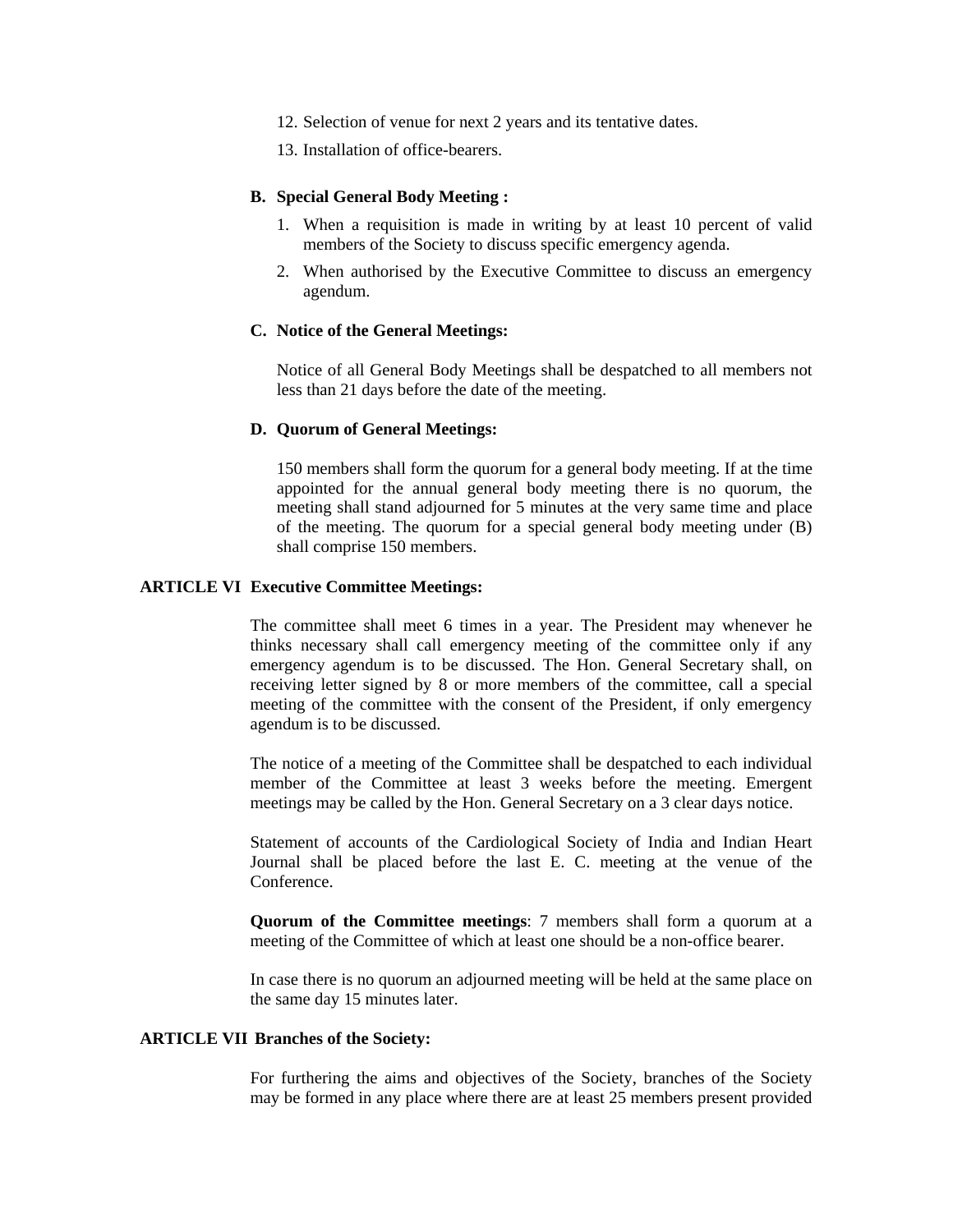this is sponsored by the local members and approved by the Executive Committee. Such branches shall be called by the name of the area (e.g., Bombay branch), Scientific activites of the Society may be run in such branches by locally elected conveners from among the members of the Society belonging to that region. Members transferring their residences shall automatically become members of the regional branch of the new place of his/her residence. There shall not be more than 1 branch in any city / town. The branches are governed by the rules of the Society.

## **Guidelines for the branches**

- 1. All CSI branches (city and State branches) shall be under the administrative control of the parent body.
- 2. Branches must follow the constitution of the CSI with regard to membership, elections, functions of the office-bearers and aims & objectives.
- 3. Each branch should have its own articles of association and rules and regulations registered with the registrar of societies. This is needed as the composition of the executive committee and the scientific committee will depend upon the existing strength of the members and is likely to be at variance with that of the parent body.
- 4. Branches should use correct logo and stationery in conformation with that approved for the parent body.
- 5. New branches to be created should follow the state-wise pattern (pre-existing branches would not be disturbed). City branches should have affiliation to the state branch and the state branches should be directly responsible to the parent body. Zonal branches, if formed, must have membership from contiguous states and union territories and not from one state/city only. It is desired that correct nomenclature of the branches be followed to avoid confusion and overlap.
- 6. Branches should have regular elections at least once in every two year. It would be, the jointly as well as separate responsibility of the Secretary and the President of the outgoing executive committee to send the notification regarding newly elected office bearers to the parent body. If there is no election for two or more consecutive terms, the branch shall stand dissolved and all monies/assets owned by it shall vest with the parent body till alternative arrangements are made. Bankers of the branches must be given a copy of this resolution at the time of opening of the branch or when the office bearers change.
- 7. The election of the branch body should be direct with all members offered an opportunity to participate. Number of office bearers would not exceed 10% of the current membership with a minimum of four office bearers. There should be no provision for nomination although the articles of association should mention the method of filling of any interim vacant post. All such decisions should be ratified by the general body with a copy to the parent body.
- 8. Each branch should have its own bank account, PAN, TDS number and 80G certificate. This should be communicated to the parent body as soon as it becomes available. However, the parent body shall not share any financial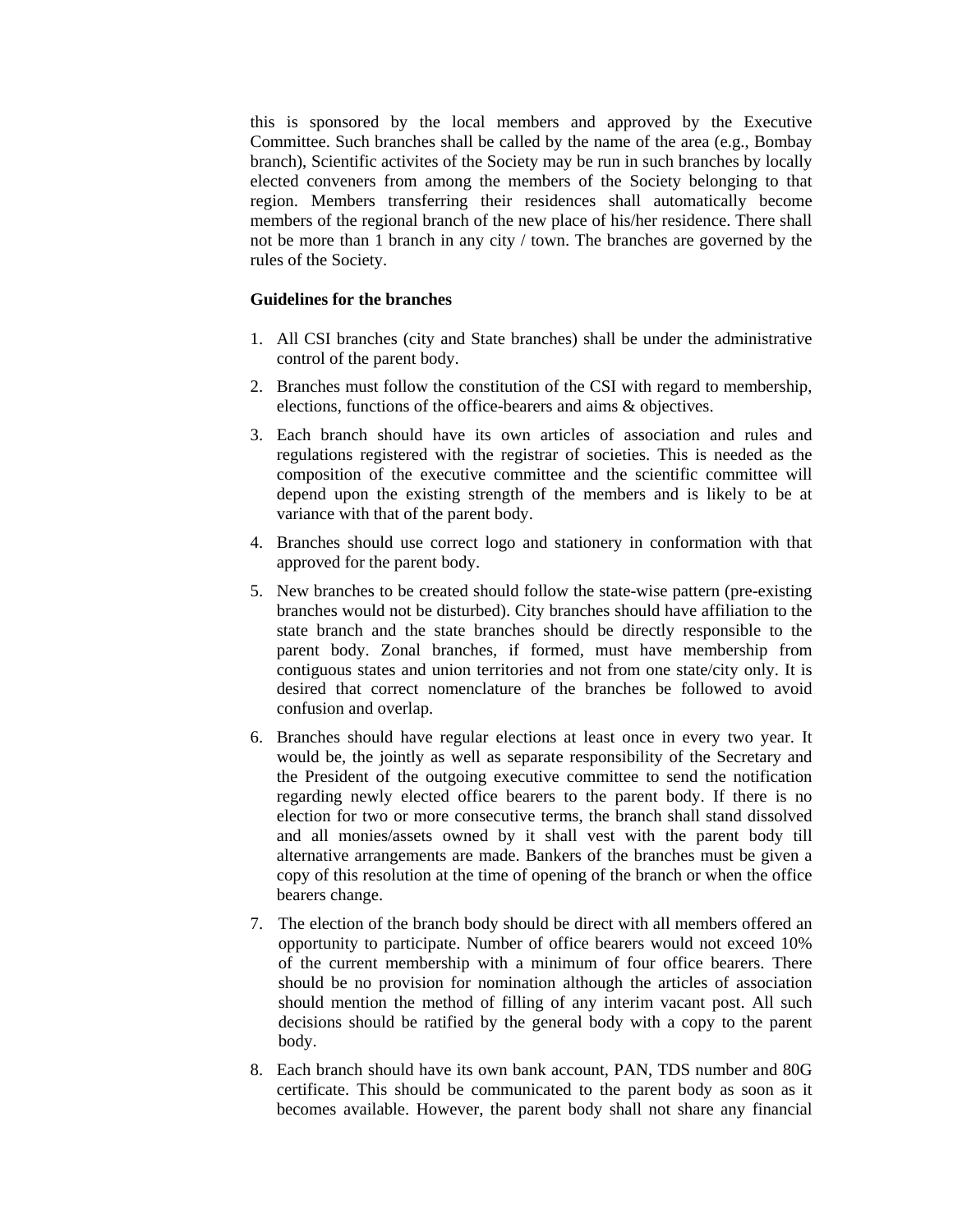liability. All tax matters will be the responsibility of the branch. No proceedings would be permissible against office bearers of the parent body (CSI) for the lapses of the branches.

- 9. Audited accounts of the branch should be submitted every year to the HQ. These will be shown as annexures in the annual report of the CSI parent body. Only the portion of the money which are physically transferred to the accounts of the HQ shall form part of the latter's accounts. Failure to submit audited accounts for two or more consecutive turns without a valid and acceptable reason shall result in dissolution of the branch. "The names of auditors and bankers must be communicated to the HQ." The HQ shall reserve the right for external audit in case of complaints, if any.
- 10. A branch must periodically (once in six months) submit a report of its activities to the Headquarter.
- 11. Branches shall enjoy complete financial autonomy with regards to the funds collected by them. However, wherever a large capital expenditure more than 5 lakhs is contemplated, prior permission of the HQ should be obtained. Each branch should make a provisional budget in advance and seek approval from its own general body.
- 12. Branches are expected to optimally utilise the resources and it is desirable to send a periodic report about it to the HQ.
- 13. All disputes and disagreements related to any branch shall have final arbitration by the national executive committee of the CSI.
- 14. "A member either ordinary or Life Member of the Central CSI could be ordinary or Life Member of the Branch. Others could only be Associate member of the branch".
- 15. To open a branch, the required number of members should be 25.

#### **ARTICLE VIII Conferences:**

An Annual Scientific Conference shall be held every year by the Society.

 An audited financial statement of the Annual Conference shall be submitted to the Society. The new Office-bearers and Executive Committee shall be, installed and take over their office at the time of the Annual meeting. The timing of the elections shall be so fixed, to facilitate the change over.

 The Executive Committee shall appoint Scientific Committee Chairman for organising the scientific programme for the Annual Conference, who shall be the President Elect.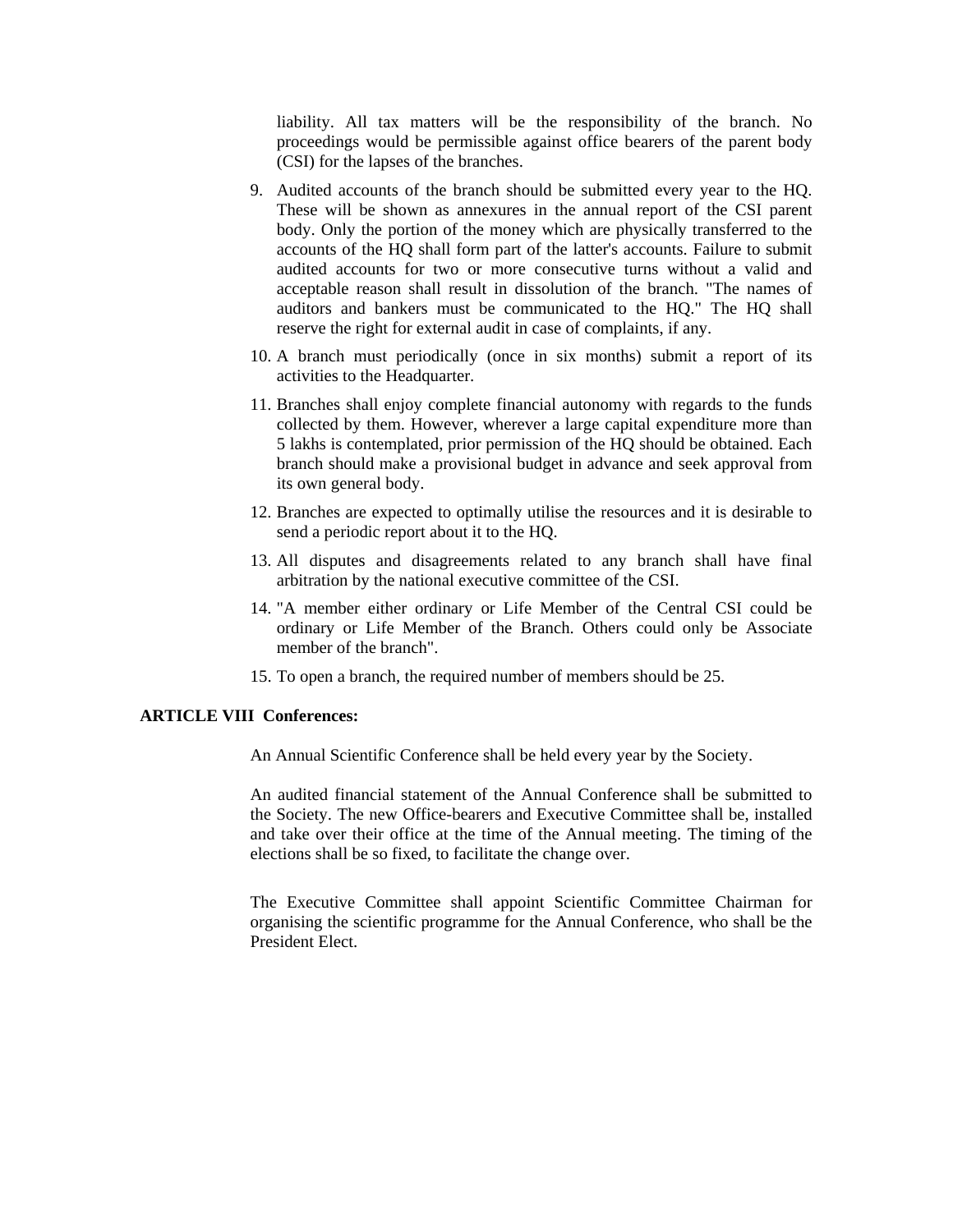## **NORMS FOR ORGANIZING THE ANNUAL CONFERENCE OF CARDIOLOGICAL SOCIETY OF INDIA**

## 1. Venue of the Annual Conference of CSI

 The conference may be held in any city which is easily accessible by air, rail and road transport. The city should have a good auditorium or a convention center having adequate seating capacity. Four to six additional halls with a seating capacity of 100-200 per hall should be available close to the auditorium of convention center. In addition, one hall with a capacity of 400 to 500 persons should preferably be available. There should be adequate space available for the trade exhibition and catering within the conference venue.

 The city should have sufficient accommodation (hotel, guest houses, etc. ) for housing the registered delegates, spouses, members of the industry and others attending the conference.

## 2 Timing of the Conference.

The conference should preferable be held in the first fortnight of December.

## 3. Organization of the Conference.

 The venue and Organising Secretary shall be decided two years in advance. The duration of the conference should be of four days. The first day should be devoted to continuing Medical Education (CME) Programme and Workshop, if any. Those interested in holding the conference should apply to the Honorary General Secretary of CSI in advance and provide detailed information in their application about the conference facilities in the city. The applications for holding the conference should be received in advance.(for example, for the annual conference of year 2001, the applications by the CSI office should be received by June of Year 1999 so that a decision regarding the venue and the Organizing Secretary can be taken during the annual conference of the year 1999)

## 4. Hosts.

 The application for hosting the conference should come from a branch/local chapter of the CSI. The application should come from the authorized representative of these bodies (Secretary, Convenor, Coordinator etc.) after holding a meeting at the local level. In the application, the names of the secretary and chairman of the Organising Committee should be mentioned.

## 5. Budget.

 The Organizing Committee shall submitt at least six months in advance the budgetestimate of the conference including the anticipated expenditure of the chairman, scientific committee. This shall include the expected revenue and likely expenses. The details of the revenue to be expected from the stalls, advertisements, display of banners, registration fee, donation, sponsorship of lunch, dinner, symposia, other sources, should be specifically mentioned.

 Similarly, a detailed estimate of the likely expenditure on scientific program, sponsoring of guest speakers, confernce venue, lunches/dinners, etc., should be mentioned.

The Executive Committee shall review income/expenditure in its regular meetings.

## 6. Registration Fees.

 The various categories of registration fees will be decided by the local Organizing Committee and approved by the Executive Committee of the CSI.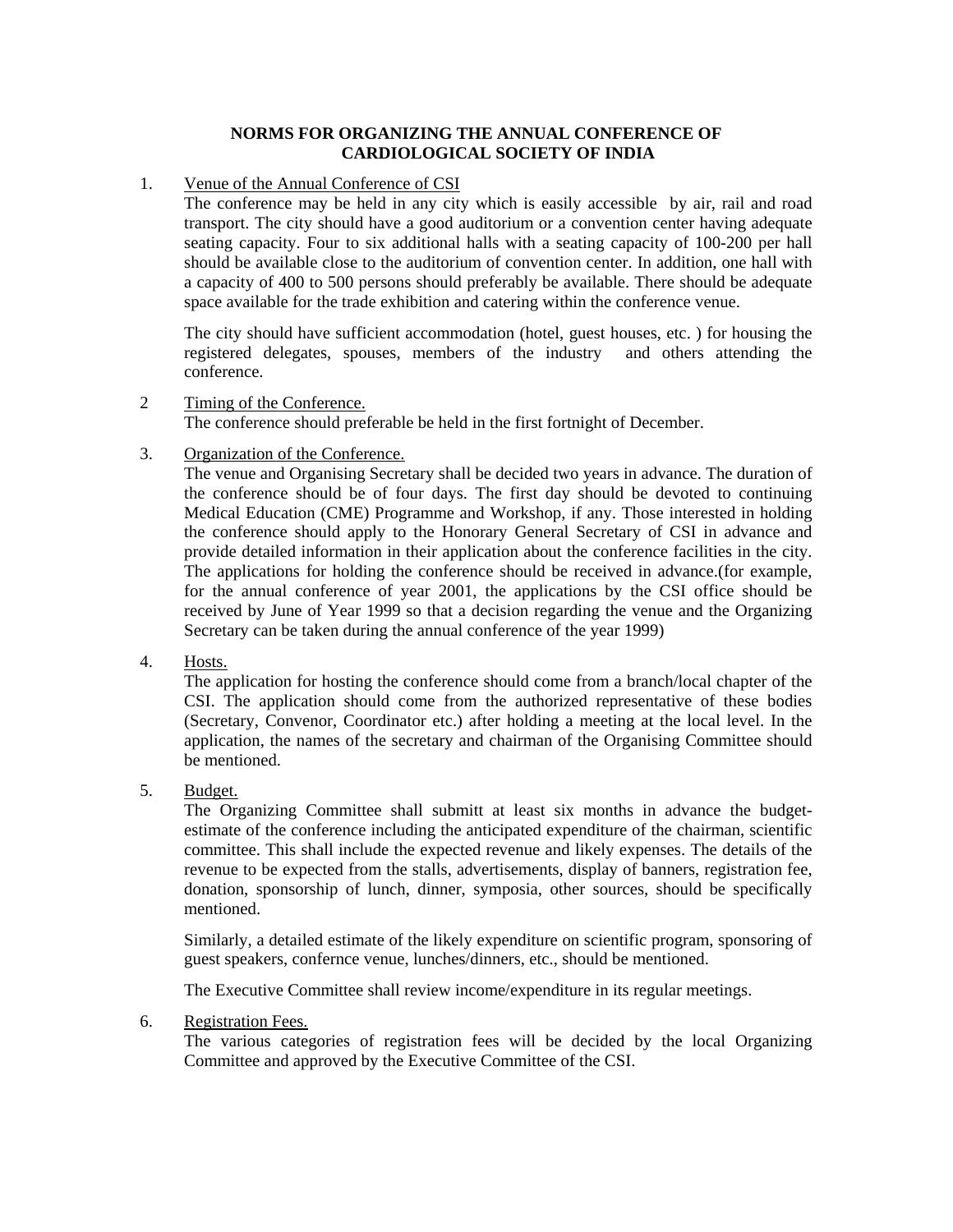## 7. Seating arrangements of the Dias.

 Chief Guest should be in the center and on each side - the President of CSI and the Chairman of the Organizing Committee will be seated. Next to them will be President-Elect on one side and Organiaing Secretary on the other side. The General Secretary of the CSI willbe sitting next to the organising secretary.

## 8. CSI's Share.

This should be as follows.

 35% per cent of the net profit of the Conference shall go the Central CSI fund. In the event of Organising Committee running into a loss, CSI parent body shall not reimburse the loss. This arrangement should be reviewed periodically for suitable modification by the EC and General Body of the CSI

 The CSI Endowment Fund shall be created and the money will be utilized as per the decision of the Executive Committee.

 The Accounts of the conference should be audited promptly by an accredited Chartered Accountant at the local level. The audited accounts should be submitted to the Honorary General Secretary of CSI within one year of the conclusion of the Conference. If necessary, the Executive Committee should decide to get these accounts verified by other auditors or the Committee itself. Finally, the accounts should be submitted to the General body for approval.

## 9. Chairman of the Scientific Committee.

 The Scientific Chairman is responsible for the preparation and finalisation of the Scientific Program. He will do so in consultation with the members of the Scientific Council, Executive Committee and other eminent colleagues from the country. The provisional program prepared by the Chairman, Scientific Committee shall be discussed, finalized and ratified by the Executive Committee and if necessary in the Scientific Council Meeting at least 8 (eight) weeks prior to the Conference.

 A committee comprising the President CSI, Chairman, Scientific Committee and Organizing Secretary will be responsible for finalizing the budget of the Scientific Program. The chairman, Scientific Committee shall submit to the President CSI and Organizing Secretary the expenses likely to be incurred by him for the scientific program including the sponsorship of guest speakers, printing, communication, travel, hospitality and other expenses. The number of overseas speaker should be restricted between 10 to 12. The Organizing Secretary shall reimburse the expenses of the Scientific Committee as per the agreed budget.

 If the number of invited guests exceeds the agreed number, the Scientific Committee Chairman should be reponsible for arranging the funds. If the Chairman, Scientific Committee raises funds for his day-to-day expenses he will submit the audited accounts to the Executive Committee of the CSI. All the balance amount if any should be remitted to the general corpus of the CSI.

## 10. Expenses of the Executive Committee Meetings :

 During a year, usually 6 Executive Committee Meetings are held. The first and last (incoming and outgoing) Executive Committee Meetings are held at the venue of the annual conference. The second one is usually held at the headquarter. The third one at the venue of Interventional Council (earlier known as PTCA), the fourth one in the city from where the President is elected. The fifth meeting should be held at the site of the proposed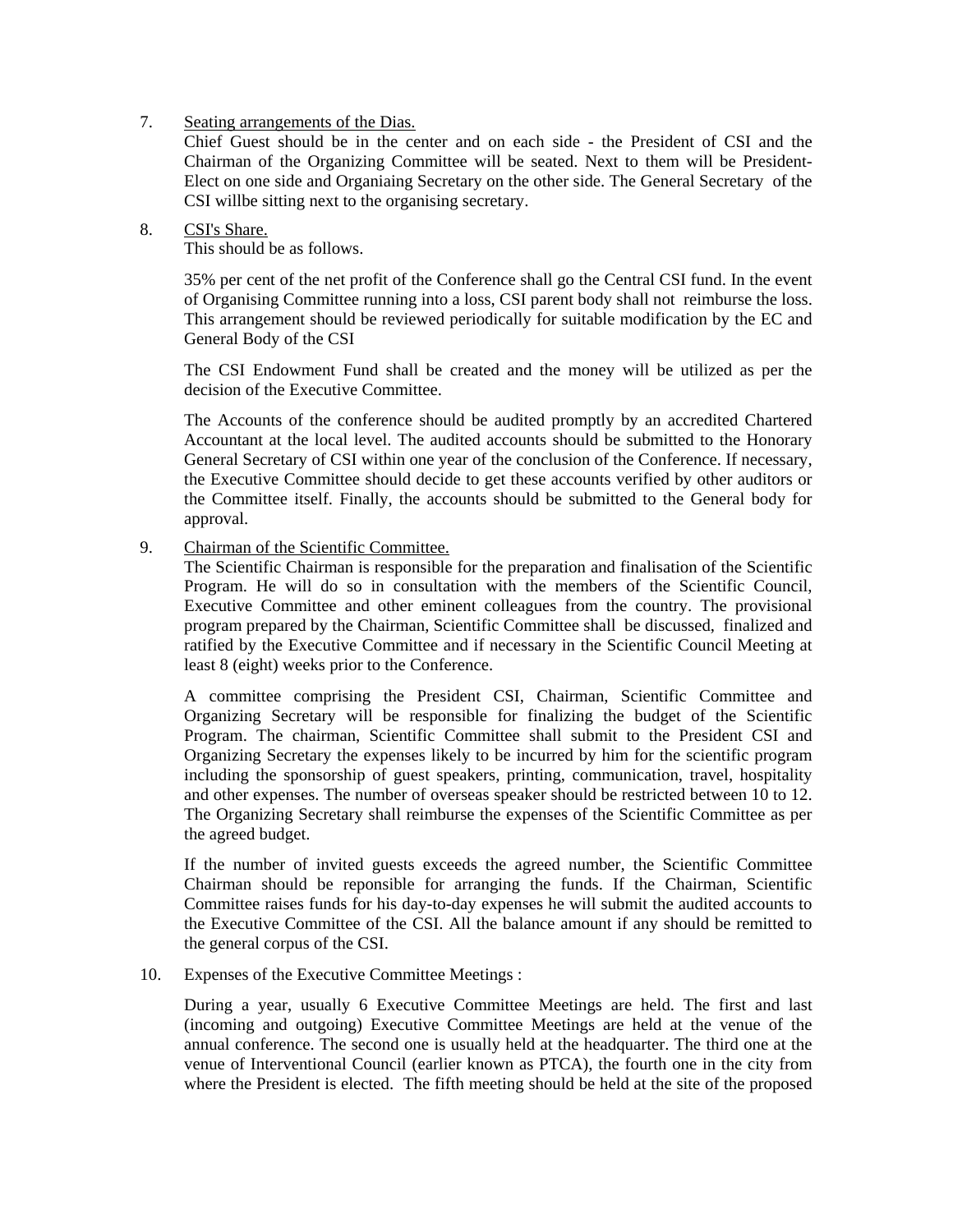conference to enable Executive Committee members to oversee the arrangements for the conference.

 The air travel and accommodation expenses of Executive Committee Members for the fifth meeting should be taken care of by the local Organizing Committee of the annual conference. The Chief Coordinator of the Interventional Council (earlier known as PTCA) meeting should cover the to & fro airfare and local hospitility at the Executive Committee, for the third Executive Committee Meeting. The expenses for the first and last meeting should be borne by the individual members as these are the meetings during the annual conference which they are attending. The issue of expenses for the second and the fourth meeting can be met from the CSI fund, if the fund position permits.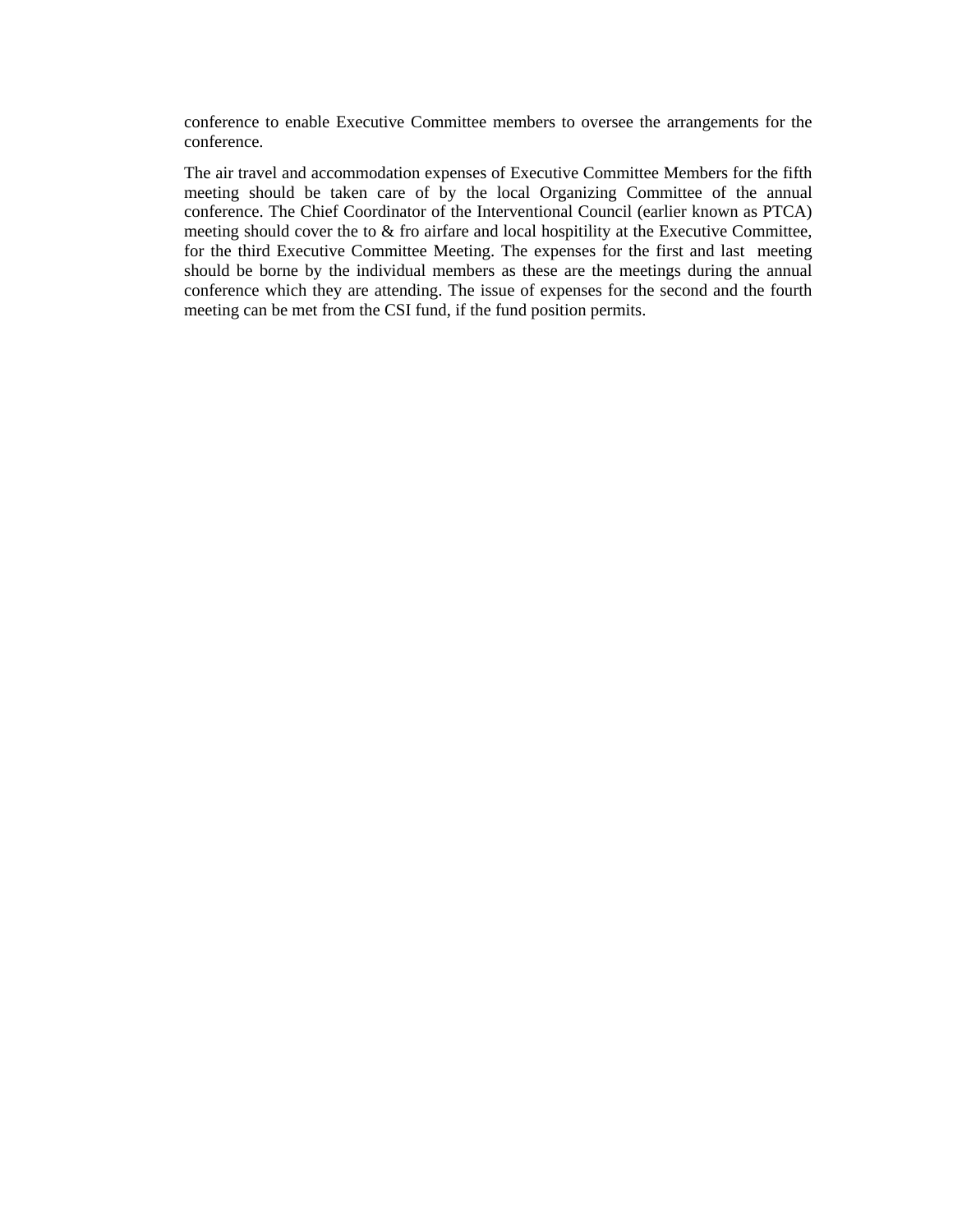## **APPLICATION FORM FOR ORGANISING ANNUAL CONFERENCE OF THE CARDIOLOGICAL SOCIETY OF INDIA**

The Honorary General Secretary Tel: (033) 2355-7837 / 6308 Cardiological Society of India Fax.: (033) 2355- 6308<br>P-60 C. I. T. Road E-mail: csi@Cal2.vsnl.net.in Scheme VII-M, Kankurgachi Website : www.csi.org.in Kolkata - 700 054

 $E-mail : csi@Cal2.vsnl.net.in$ 

Dear Sir,

The local Chapter/Branch of CSI wishes to host the Annual Conference of the CSI for the year

The details are as follows :

- 1. Venue of the Conference :
- 2. Auditorium / Convention Centre :
- 3. Additional Halls :
- 4. Space for trade exhibition :
- 5. Space of catering :
- 6. Accommodation facilities in the city :

(Mention about hotel, guest houses, etc.)

- 7. Accessibility to the city by air / rail / road :
- 8. Name and address of the Organizing Secretary :
- 9. Name and address of the Organizing Chairman :
- 10. Tourist attractions and venues of the social events in the city :
- 11. Any other relevant information.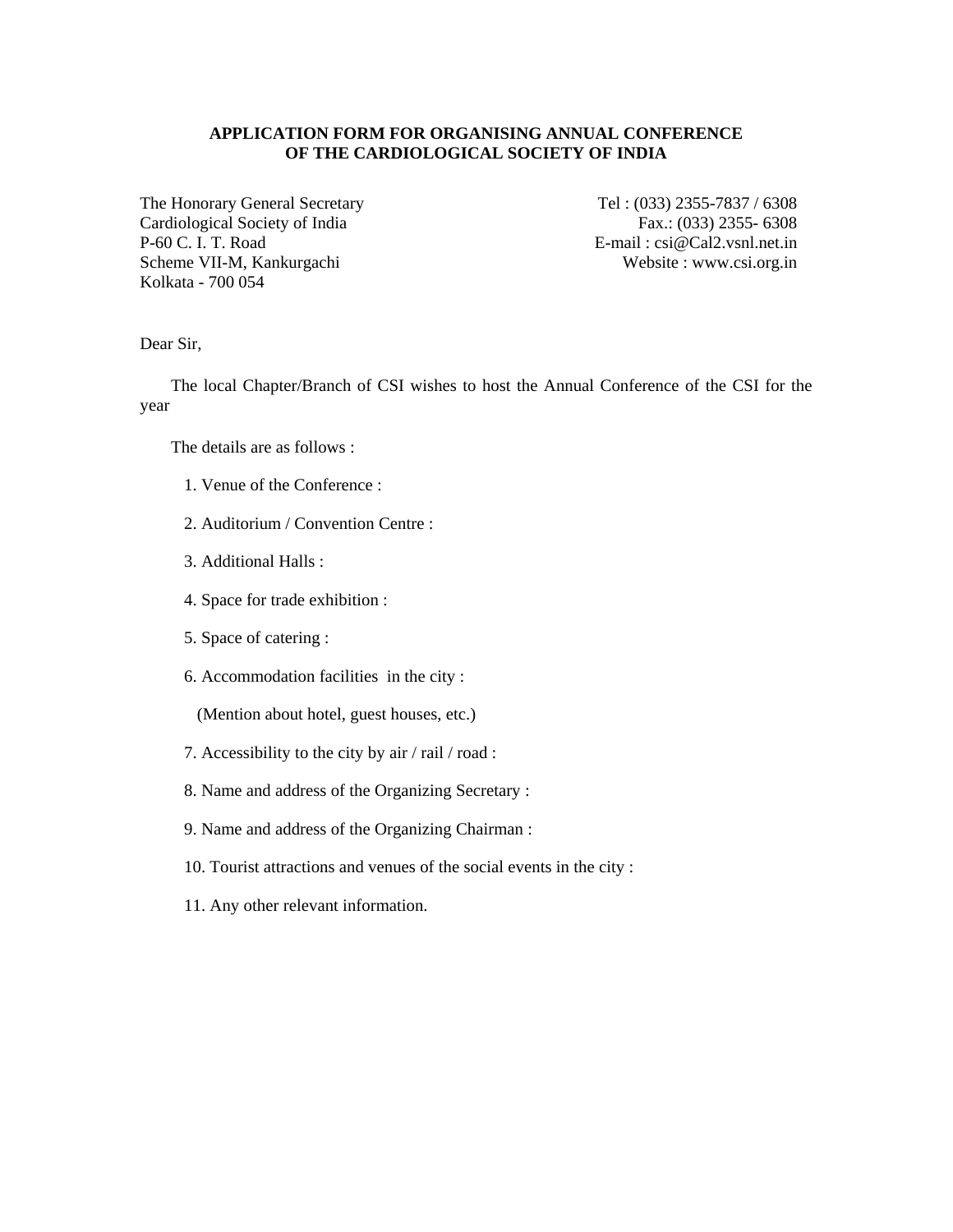## **GUIDE LINES FOR FUNSTIONING OF INTERVENTIONAL COUNCIL, IVCM (INTERVENTIONAL COUNCIL MEETING) AND NON CORONARY CARDIAC INTERVENTION REGISTRIES (ADOPTED BY THE GENERAL BODY IN ITS MEETING HELD ON 12/12/98).**

 National PTCA and Non Coronary Intervention Registries have been constituted under the Cardiological Society of India (CSI) which is a registered society under the Society Registration Act XXI of 1967. Both these registries come under the Interventional Council of the CSI. The aims and objectives of the Interventional Council of the CSI are .

- 1. To collect the national data from all the centres doing PTCA and Non Coronary Interventions. The registries are entirely voluntary, however all the centres should be encouraged to send their data to the registry.
- 2. To monitor the progress and growth of the procedure of PTCA & Non Coronary Interventions in India.
- 3. To hold periodic meetings and conferences to discuss the National Data, new procedures and review the achievements and failure of the current techniques.
- 4. To actively encourage research, teaching and training programs pertaining to the subspeciality of interventional cardiology.
- 5. To formulate technical guidelines to help optimize the facilities for carrying out Interventional Council meeting (IVCM) & non coronary interventions, including the reuse of hardware.

For the purpose of streamlining the functioning of the council  $\&$  the registries, the country has been divided into 5 zones.

| Central Zone | $\equiv$ | Andhra Pradesh, Madhya Predesh, Orissa.                                                          |
|--------------|----------|--------------------------------------------------------------------------------------------------|
| East Zone    | $=$      | West Bengal, Assam, Bihar and other North Eastern States.                                        |
| North Zone   | $=$      | Chandigarh, Uttar Pradesh,<br>Punjab,<br>Haryana,<br>Delhi.<br>Himachal Pradesh, Jammu & Kashmir |
| South Zone   | $=$      | Tamil Nadu, Karnataka, Kerala, Pondicheri                                                        |
| West Zone    | $=$      | Maharashtra, Rajasthan & Gujatat.                                                                |

 In order to facilitate the collection of data and coordiante the activities in different centers the registries would have zonal coordinators who would be supervised by the Chief Coordinator. The registries would function under the 'Interventional Council of CSI' and would comprise of

Convener, Interventional Council

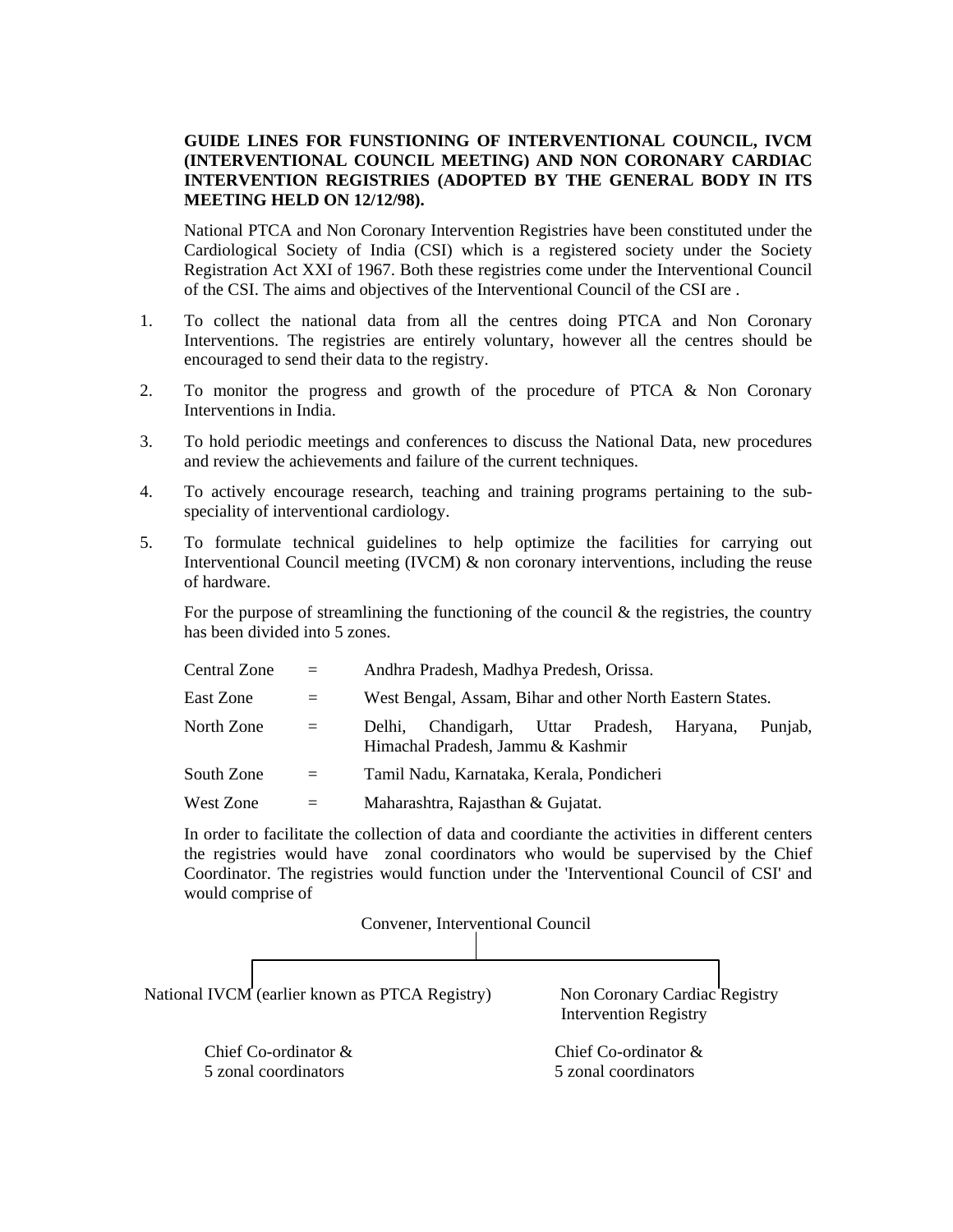#### APPOINTMENT TO THE CHIEF COORDINATORS & ZONAL COORDINATORS :

 The Chief Coordinators & Zonal coordinators would be appointed for a term of 2 years by the convener, interventional council in consultation with the executive committee of the CSI before the 2nd executive meeting. The convenor interventional council would be coordinating the activities of the both these registries.

## GUIDELINES FOR INTERVENTIONAL COUNCIL MEETINGS

 There will be two national meetings annually. One of the meetings will be held at the time of Annual C.S.I. meeting and would be a part of the scientific programme of the annual meeting under the organising secretary of the annual meeting. The convener, interventional councils and the chief coordinators of the registries would be responsible for organising the scientific programme in consultation with the organizing secretary of the Annual meeting who would provide the venue & other necessary arrangements.

 The second meeting (MID TERM MEETING) will be held in April every year. The meeting will be held for 2 days and would be a joint meeting of the Interventional Council and the Non Coronary registries. The venue of the meeting and the name of organising secretary would be decided by the interventional council of the CSI, comprising of the convener and the chief coordinators of the registries. Applications should come from the local chapter of the CSI. The scientific program & other activities would be the responsibility of the Interventional council of the CSI.

 All the guidelines & the rules as stipulated for the organization of the annual meeting of the CSI including the auditing of accounts etc. would be applicable to this meeting also. After auditing the accounts, 25% of the profit would be given to the CSI (parent society) and 75% to the local chapter, organising the meeting.

## REPRESENTATION OF CSI AT INTERNATIONAL FORUMS

 Representation from the country on behalf of the Cardiological Society of India in the field of coronary  $\&$  non coronary interventions will be done by members after taking prior approval of the interventional council  $\&$  the executive of the C.S.I. Invitations coming on the name of the Cardiological of Society India in the field of Interventional Cardiology would be discussed by the members of the Interventional Council & appropriate nominations made after apprising the details to the President & Executive committee of the CSI.

#### **ARTICLE IX Sponsoring of National or International Conference :**

 For furthering the aims and objectives of the Society, the Executive Committee may sponsor National or International Conferences, If such sponsorship is made by the Society or one of its branches, 25% of the profits of such conference shall be made over to the Society and the balance of 75% may be retained by the local branch. Such amounts received by the Society shall be placed in an Endowment fund and used as under the byelaws. The Society is not liable to help with any losses incurred by the sponsored conferences. An audited accounts of such conferences shall be sent to the Society as early as possible and within one year of the conference. The President will be given a financial assistance to the tune of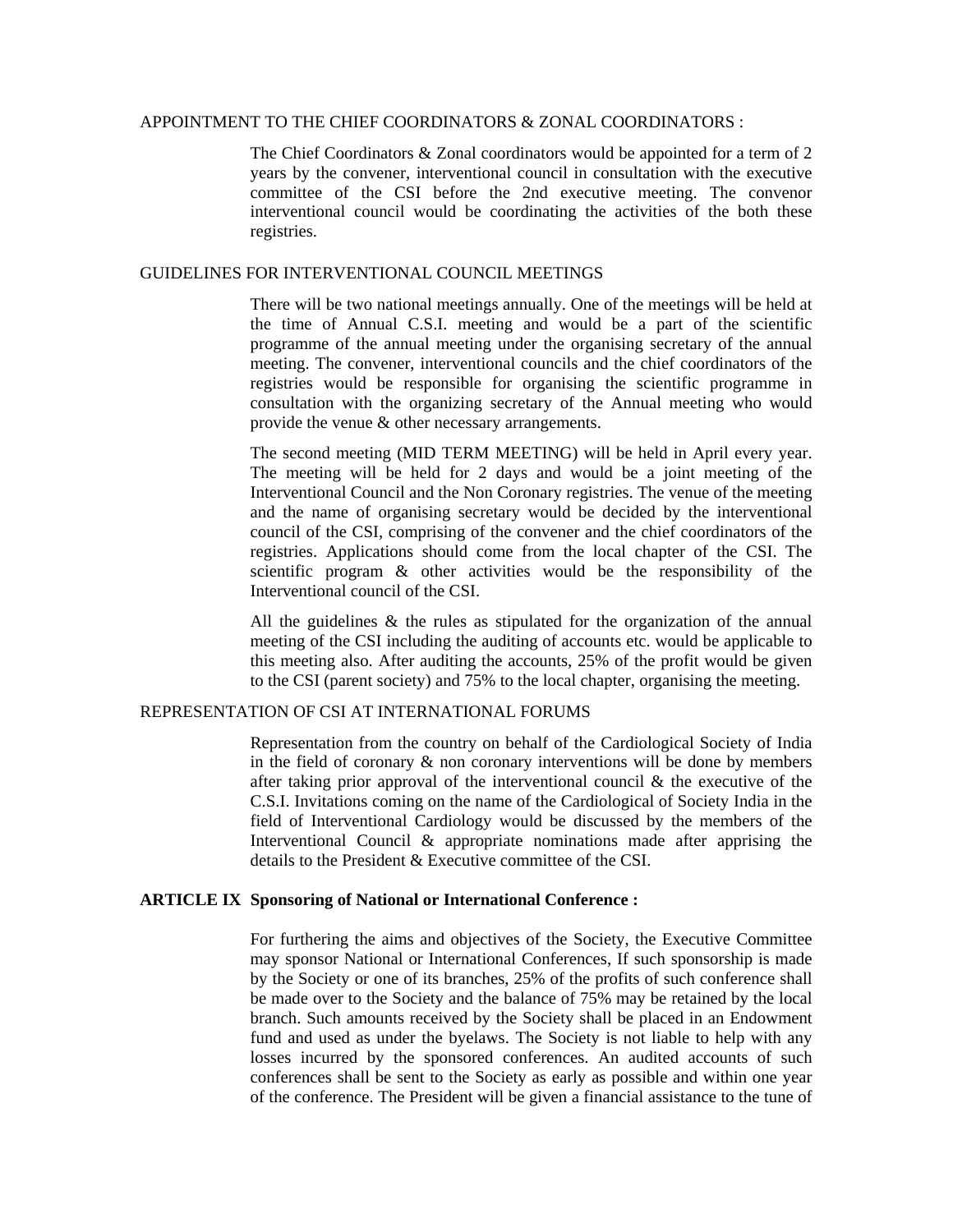Rs  $75,000/$ - per annum for attending any meeting abroad to cover up the to  $&$  fro airfare. The utilisation statement of the money & participation certificate at oversees meeting are to be submitted at C.S.I. H.Q. there after for office records and audit purpose.

#### **ARTICLE X Scientific Council of the Cardiological Society of India:**

 Scientific Council of the Cardiological Society of India-The President Elect will work as the Committee Chairman and the Executive Committee at its first meeting at the time of Annual Conference shall nominate 2 members to the Scientific Committee. The Scientific Committee Chairman may co-opt more members on the Committee to facilitate his/her working.

 The President of the Society shall function as Chairman of the Council and the Secretary of the Council will be nominated by the Executive Committee from one of the nominated assistant secretaries of the Society. The members of the Scientific Council shall be nominated for one year term at a time. The Executive Committee shall nominate a suitable person as Chairman for the Scientific sessions for a particular conference. The person so nominated would be responsible to the Scientific Council of the Society and shall bear the main responsibility in planning the initial programme for the conference. He shall receive and scrutinise the papers for presentation and establish a liaison with other participating Societies. The programme will be discussed, finalised and ratified at the meeting of the Scientific Council of the Cardiological Society of India.

#### **ARTICLE XI Subsection of the Society**

 For furthering the aims and objectives of the Society, the Society shall encourage the formation of subsections hereinafter called, Councils of the Society. These Councils will consist of a Convener and 4 other members. Their term shall be for 2 years. The Convener shall hold office for only one term and members for not more than 2 consecutive terms (4 years). Convener and members shall be nominated by the Executive Committee considering the expertise and interests of the member. Such members should have taken an active interest in their field and also participated actively in the academic affairs of the Society.

 The Councils shall consist of Electrocardiology and Pacing, Hypertension and Atherosclerosis, Cardiac muscle diseases and Metabolism, Non-Invasive Cardiology, Paediatric Cardiology or any such, considered desirable by the Executive Committee from time to time.

## **ARTICLE XII Endowment Fund**

 The Society shall maintain Endowment funds. All moneys received from corporate members, life membership fees. donations, gifts, legacies Proceeds from Conferences and other sources thought appropriate by the Executive Committee shall be invested in separate Endowment funds which shall constitute the principal of the Society. In addition to the amount kept in Endowment fund, from the Annual Conference of CSI, CSI HQ will be receiving 35% share of the profit; out of the 35% amount, 20% will be transferred to the savings bank account at CSI for meeting day to day expenses of CSI and balance 80% will be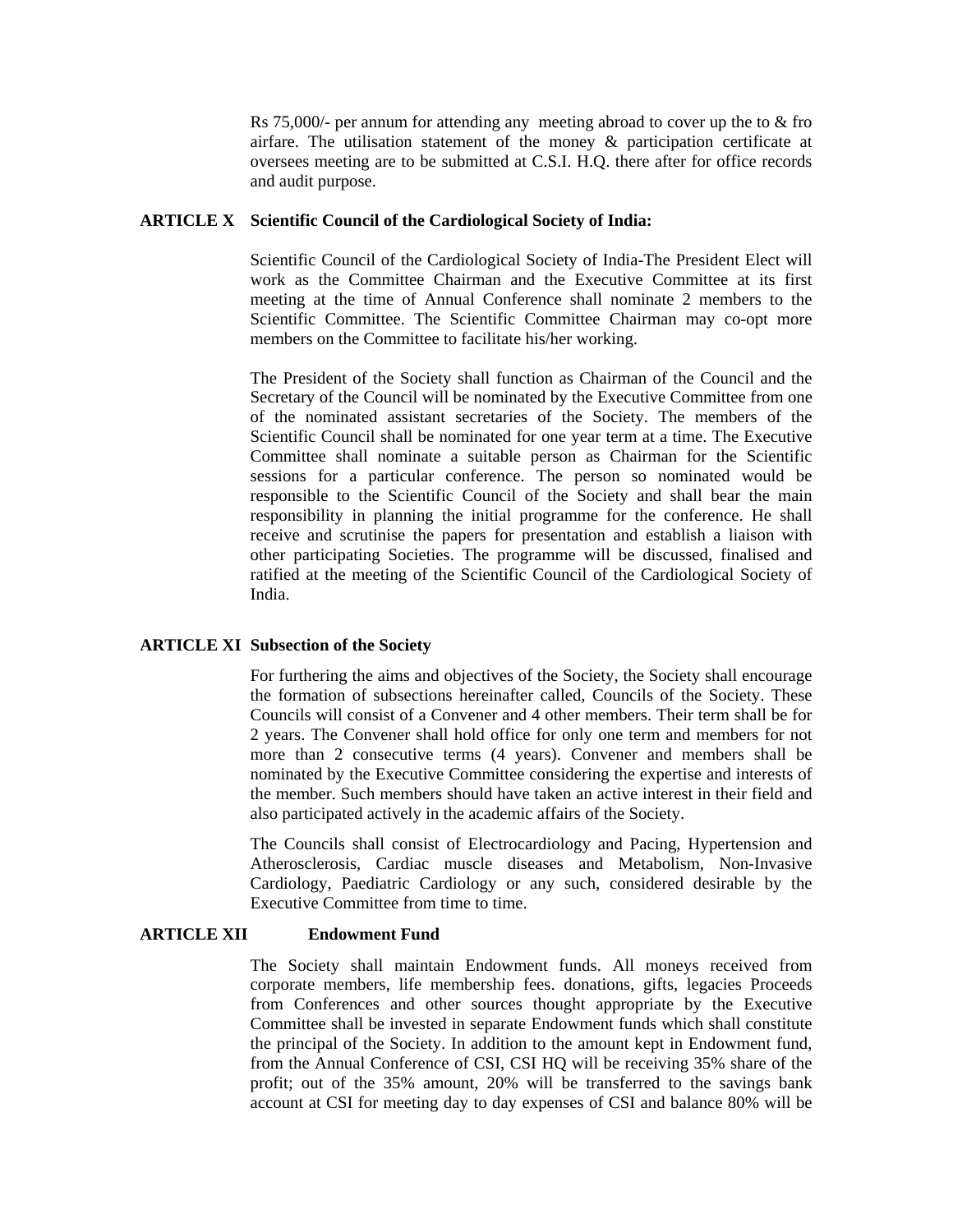kept as fixed deposit in Endowment fund of CSI. The interest accrued thereof will be utilized to meet the day to day expenditure of CSI as per existing rule of CSI. The principal itself shall not be used, but the income from this source, is to be used primarily for furthering the aims and objectives of the Society, for encouraging research by way of grants and for developmental activity and similar expenses thought fit by the Executive Committee.

#### **ARTICLE XIII Amendments**

 Notification of proposal of any amendment to the Constitution and/or byelaws must be sent to the General Secretary of the Society. This must be duly proposed and seconded by the vaild members of the Society. These will be circulated and despatched to the members at least 21 days before Annual General Meeting for discusion. The amendments will become operative immediately if passed by a 2/3rd of the majority of the members present at the said meeting. The Secretary shall circulate the approved amendment.

#### **ARTICLE XIV Fellowship of CSI**

## **Eligibility:**

Following criteria will apply (anyone):

1. All past Presidents of CSI,

2. All past Secretaries of CSI,

 3. Those who have served for more than 5 years in the Executive committee of CSI,

 4. Members of CSI for more than 10 years who have2 or more publications in Cardiology as first author in indexed journals.

 + His / her work should be 100% in Cardiology and must have active involvement in cardiac catheterization and/or Echocardiography, treadmill and CCU management.,

 5. Any member of CSI who has been Professor of Cardiology for 5 years or more in an Institution where DM Cardiology training is going on.

## **How to apply**

 Application for fellowship has to be addressed to the fellowship committee Chairman who can be one of the past presidents of the society. Eligibility for fellowship will be decided by the fellowship committee consisting of the Chairman, President CSI, President-elect CSI and General Secretary. Every year the last date for applying for fellowship of CSI will be 31st July. Application is to be made in a specific form meant for fellowship award.

 **Fees for fellowship.** The charges for fellowship will be Rs:5,000/- which will include the fellowship dinner.

 **Intimation.** Selected candidates will be intimated on or before 31st October of every year.

 **Dress for fellowship award.** There will be a special convocation dress. This will be given by the society without any additional charges.

 **Convocation procession.** The fellowship awardees and dignitaries, move as a procession to the convocation hall and shall sit in seats specially earmarked for each.